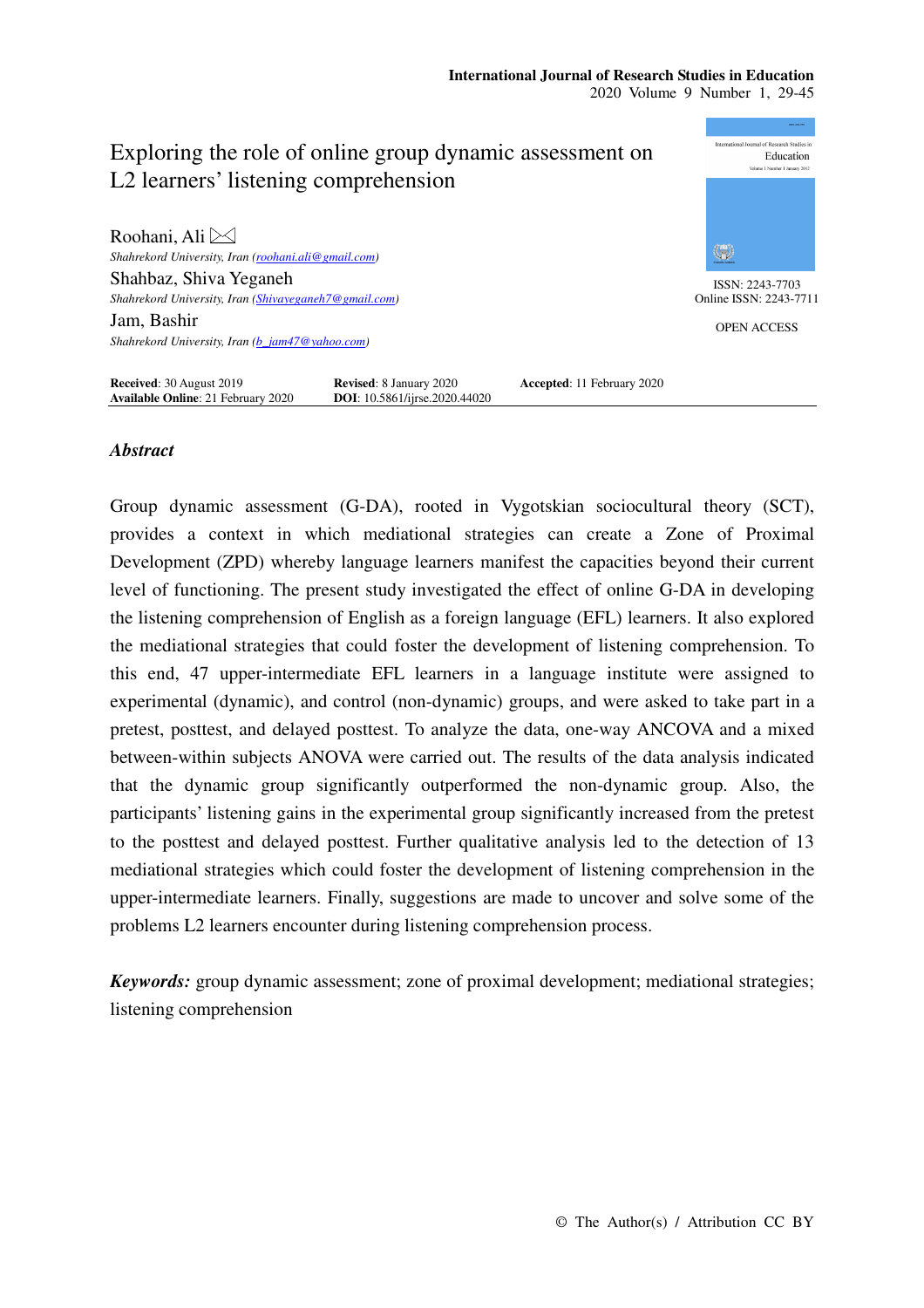# **Exploring the role of online group dynamic assessment on L2 learners' listening comprehension**

#### **1. Introduction**

Recent second/foreign language (L2) research has demonstrated a need for pedagogical tasks that promote the negotiation of meaning and provide opportunity for feedback and attention to form (e.g., Ellis, 2003, p. 26; Nassaji & Tian, 2010). It is assumed that pedagogical tasks which require learners to work together provide opportunities for peer feedback and scaffolding (Nassaji & Tian, 2010). According to Fernández Dobao (2012, p. 229), "when learners collaborate to solve linguistic problems, they engage in language-mediated cognitive activities that serve to build linguistic knowledge". In this way, the new knowledge that learners collaboratively construct can be appropriately reused in further tasks (Swain & Watanabe, 2013).

The role of collaboration in L2 learning has been emphasized in Vygotsky's sociocultural theory (SCT). From a sociocultural perspective, individual cognitive development is not achieved by isolated learning; social interaction and collaboration are important requirements for learning (Nassaji & Tian, 2010). Indeed, in collaborative tasks, learners get help from their peers not only to covey meaning, but also to develop meaning (Swain, 2010). When learners collaborate to produce output, they internalize and consolidate L2 knowledge (Nassaji & Tian, 2010). In light of the theoretical framework, dynamic assessment offers a particular type of collaborative dialogue. Particularly group dynamic assessment (G-DA) demonstrates the integration of instruction and assessment through collaborative interaction during which appropriate mediation is negotiated with learners to move development forward (Lantolf & Poehner, 2014). This negotiation takes place within the learners' zone of proximal development (ZPD) which highlights the importance of collaborative works. Within the learners' ZPD, learners use their existing knowledge to develop what they have not yet mastered independently (Nassaji & Swain, 2000; Nassaji & Tian, 2010). In this way, they are capable of solving similar problems on other similar occasions in future (Marsden, Mitchell, & Myles, 2013). Therefore, in G-DA approach, ZPD yields a highly interactive setting wherein a micro-genetic learning i.e., local and contextualized learning, emerges (Marsden et al., 2013; Vygotsky, 1980).

G-DA as an approach can promote performance through mediation and allow both L2 learners and teachers to be aware of the developing process in comprehending language. According to Ableeva (2010) and Vandergrift (2007), in this approach, ZPD can serve as the leading methodological framework to diagnose individuals' differences in understanding listening comprehension and track their listening problems impeding the comprehension. Moreover, the potential of this approach in promoting L2 learners' skills and for authentic learning environment through technology should be taken into consideration. Computer technology can offer favorable conditions for the micro-genetic learning by facilitating learners' interaction with peers and an expert language user who are located remotely. According to Belz (2007) and Eslami, Mirzaei, and Dini (2015), technology-mediated exchanges can represent scaffolded assistance while engaging in online collaborative dialogues. Despite this, few studies have probed ZPD during online collaborative dialogue. Thus, this study aimed to provide a picture of L2 learners' listening comprehension development through online G-DA and illustrate the source of poor performance of L2 learners in listening comprehension.

#### **2. Literature review**

Vygotsky and his colleagues developed a social and cultural theory of mind which rooted in philosophers, such as Spinoza, Hegel, Marx, and Engels (Daniels, Cole, & Wertsch, 2007). This theory, which is known as SCT, offers an exhilarating agenda for the renewal of L2 classroom practice (Marsden et al., 2013). Within the framework of this theory, "human cognition is mediated socially through interaction with others and culturally through the use of cultural objects" (Poehner, 2008, p. 26). Therefore, human learning is mediated learning,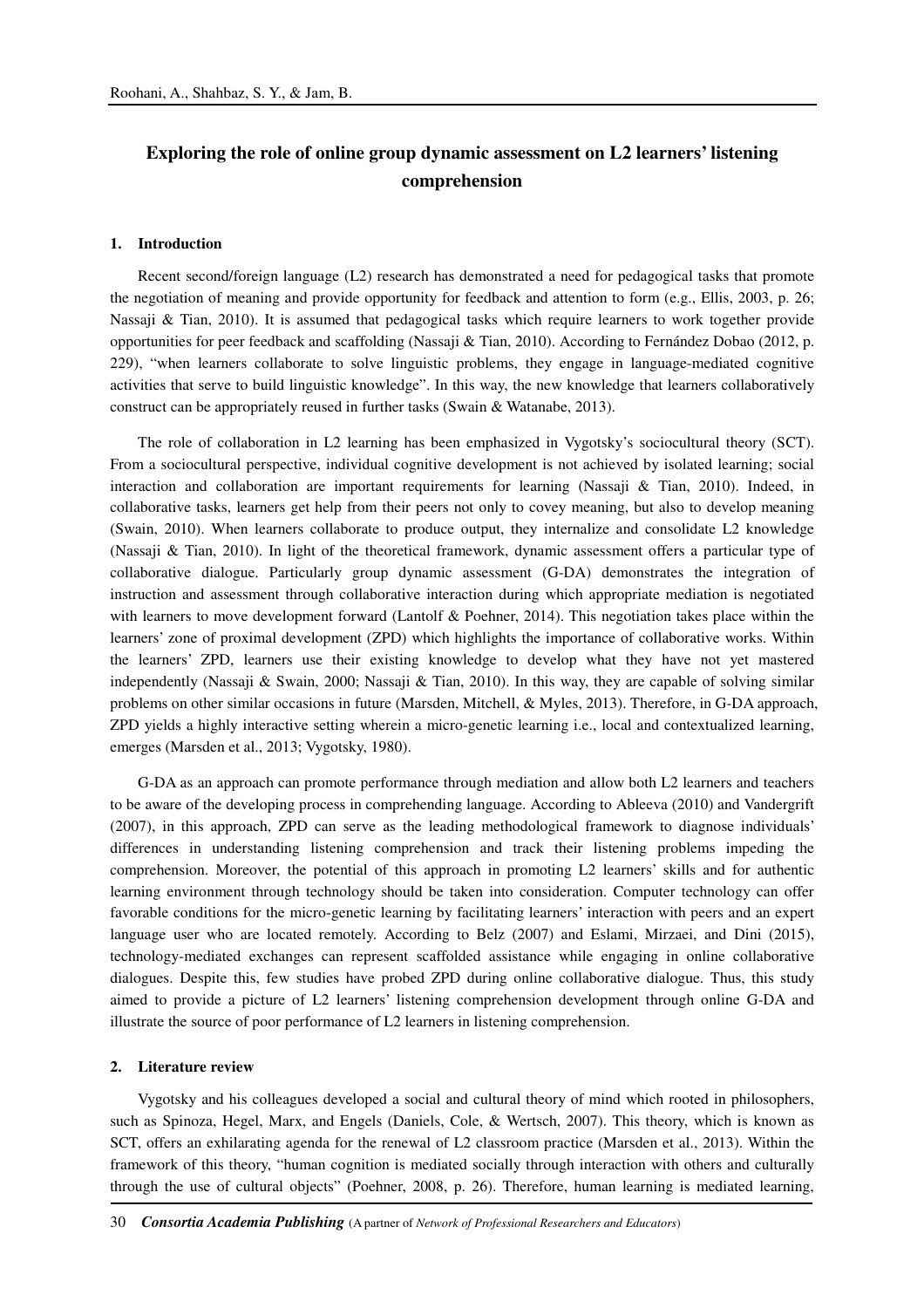wherein the gradual and step by step assistances are offered to learners by a mediator to proceed individual development (Nassaji, 2016). Accordingly, L2 learners have a second chance to create new tools and new ways of meaning (Dunn & Lantolf, 1998). The process of supportive dialogue helps them to complete a task beyond their actual developmental level (Swain & Watanabe, 2013).

The most fundamental notion in Vygotsky's SCT is the ZPD, an instantiation of the relation between theory and practice (Lantolf & Poehner, 2014). In fact, ZPD is "the distance between the child's developmental levels as determined by independent problem solving and the higher level of potential development as determined through problem solving under adult guidance or in collaboration with more capable peers" (Vygotsky, 1980, p. 86). Although the ZPD is conceived of interaction between an expert and novice to foster his/her cognitive development, it is not restricted to development under an expert guidance (Lantolf, 2000; Van Compernolle & Williams, 2012). Instead, it is conceived of learning opportunities provided as a result of collaborative interaction between peers or an expert and novice to develop their mental abilities (Van Compernolle & Williams, 2012).

Although the concept of ZPD has been referenced extensively in the L2 literature, it has gained significance with the emergence of DA in the L2 learning (Lantolf & Poehner, 2014). In this approach, "intervention was embedded within the assessment procedure in order to interpret individual's abilities and lead them to higher levels of functioning" (Poehner, 2008, p. 5). Implementation of DA for a group of L2 learners fed well into a framework which was known as G-DA. In this approach, teacher engages the group in an activity in which all members require mediation. In this way, teacher offers mediation in response to the difficulty of one of the learners in the group. Poehner (2009) further claims that "G-DA's contribution to L2 education is that it renders classroom interactions more systematic and more attuned to learner's emergent abilities" (p. 488). Specifically, the teacher may offer G-DA in two different approaches in the classroom namely, concurrent G-DA and cumulative G-DA (Poehner, 2009). In concurrent G-DA, the teacher interacts with the entire class and interaction shifts from primary to secondary interaction, but in cumulative G-DA approach, the teacher carries out a series of one-on-one DA interaction as the group works.

In a study, Alavi, Kaivanpanah, and Shabani (2011) focused on EFL listening ability and implemented a concurrent interactionist G-DA to a group of intermediate EFL learners. In each session, 15 learners listened to an authentic text selected from VOA broadcasts. Then, the teacher replayed the listening text portion by portion and asked them to provide their recalls either in L1 or L2. Upon the learners' failure to recall the text, the teacher offered hints, prompt, and leading questions. Following the analysis of interactions, they reported an inventory of mediational strategies which included different forms of implicit and explicit feedback. The results showed that learners benefited from cooperative scaffolding and promoted their listening comprehension.

In addition, Shabani (2014) implemented G-DA to intermediate EFL learners' listening comprehension ability and examined whether the EFL learners could reapply their newly gained abilities in the non-assessment contexts. Each session involved two phases i.e., NDA and DA. Therefore, the researcher in each session at first assessed learners' independent performance without any assistance. Immediately following this stage, mediations were offered to them to promote their listening comprehension abilities. The qualitative and quantitative data analysis indicated that learners were able to recognize the unknown words in the posttest and the transfer session. This improvement was an evidence of internalization of the knowledge that L2 learners gained through G-DA.

Furthermore, Shahraki, Ketabi, and Barati (2015) tested the applicability of G-DA on pragmatic knowledge of conversational implicated in the context of listening. To this end, two intermediate intact classes were selected. One class was considered as the experimental group and the other as the control group. The pretest, enrichment phase, and the posttest were carried out in a time span of 10 weeks. In the experimental group, the teacher offered mediational strategies. In each session, first the participants in the experimental group answered a listening test individually. Then, the test sheets were collected, and the listening text was replayed portion by portion for the class to provide their recalls. Upon the students' failure to recall the content of the portion, the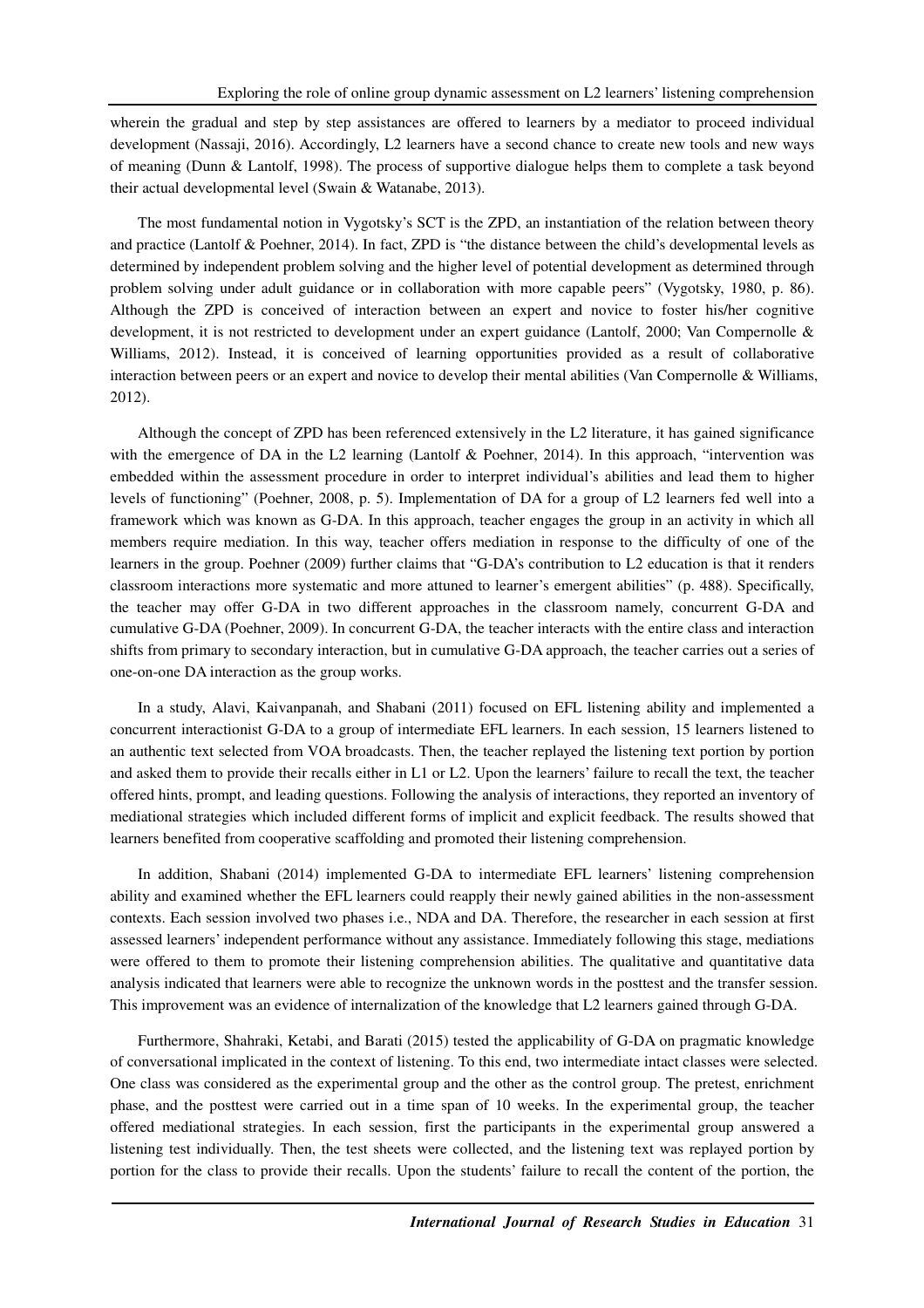teacher provided flexible mediations using the interactionist approach. The participants in the control group did not receive any mediation. Qualitative and quantitative data analysis showed that the implementation of G-DA enhanced the development of listening ability.

So far, research findings on G-DA have demonstrated certain benefits for implementation of G-DA approach in the context of listening comprehension. These efforts have mostly addressed low-level proficiency learners in need of bottom-up skills. They have considered primarily linguistic dimensions in text processing through sentence-based parsing. Moreover, the research findings reap the benefits of this approach just in classroom setting. However, as some research (e.g., Poehner, 2008) suggests, further research is required to use computer technology, which can offer an affordable platform for the practice and use of L2 knowledge in meaningful interaction. In fact, this study aimed to examine the role of G-DA in developing the listening comprehension of upper-intermediate EFL learners and determine the extent to which this approach could foster listening comprehension development, as compared with the NDA approach, with the focus on top-down skills (at the discourse level). Moreover, this study used the concurrent interactionist G-DA procedure through skype in which the instructor interacted with some EFL learners while they were online. Also, the current study has explored some mediational strategies which could foster their listening comprehension during the online interaction. To this end, the following research questions were examined:

- $\triangleright$  Is there any significant difference between the effect of online G-DA and NDA on L2 learners' listening comprehension?
- $\triangleright$  Is the effect of online G-DA and NDA on L2 learners' listening comprehension retained over time?
- $\triangleright$  What types of mediational strategies during online G-DA will nurture the development of listening comprehension?

# **3. Method**

#### *3.1 Participants*

To achieve the purpose of this study, the non-random purposive sampling method (Mackey & Gass, 2005) was applied. To this end, two intact upper-intermediate classes in a private language institute in Isfahan, Iran, were selected. They consisted of 60 female Persian native speakers in the age range of 18-24. They had taken English for approximately 3 years in the institute and none of them had the experience of travelling to any English speaking countries. Initially, based on their performance on the Oxford Placement Test (OPT, Allan, 1992), 47 EFL learners whose scores fell within the range of upper-intermediate from the two classes were selected in this study. Then, one class was considered as the experimental group ( $n = 23$ ) and the other was considered as the control group ( $n = 24$ ). The present study had a quasi-experimental design in which complete randomization was not possible.

### *3.2 Instruments and materials*

Several instruments and materials were employed for data collection. In order to ensure the participants' homogeneity in terms of prior L2 knowledge, OPT (Allan, 1992) was administered at the beginning of the program. This version consists of two parts, namely listening and grammar items. In this test, all the questions were in multiple-choice format and each correct answer received 1 score.

A TOEFL listening test (2003) was administered as the pretest and posttest, and another version of TOEFL listening test (2003), which was a parallel form, was used as the delayed posttest in the study to assess the participants' listening comprehension proficiency. Each test comprised 50 multiple-choice items. In each version of the TOEFL listening test, the EFL learners had an opportunity to listen for the gist of a whole extract, a particular detail, and the speaker's opinion to demonstrate his/her ability. Each version of the TOEFL listening test was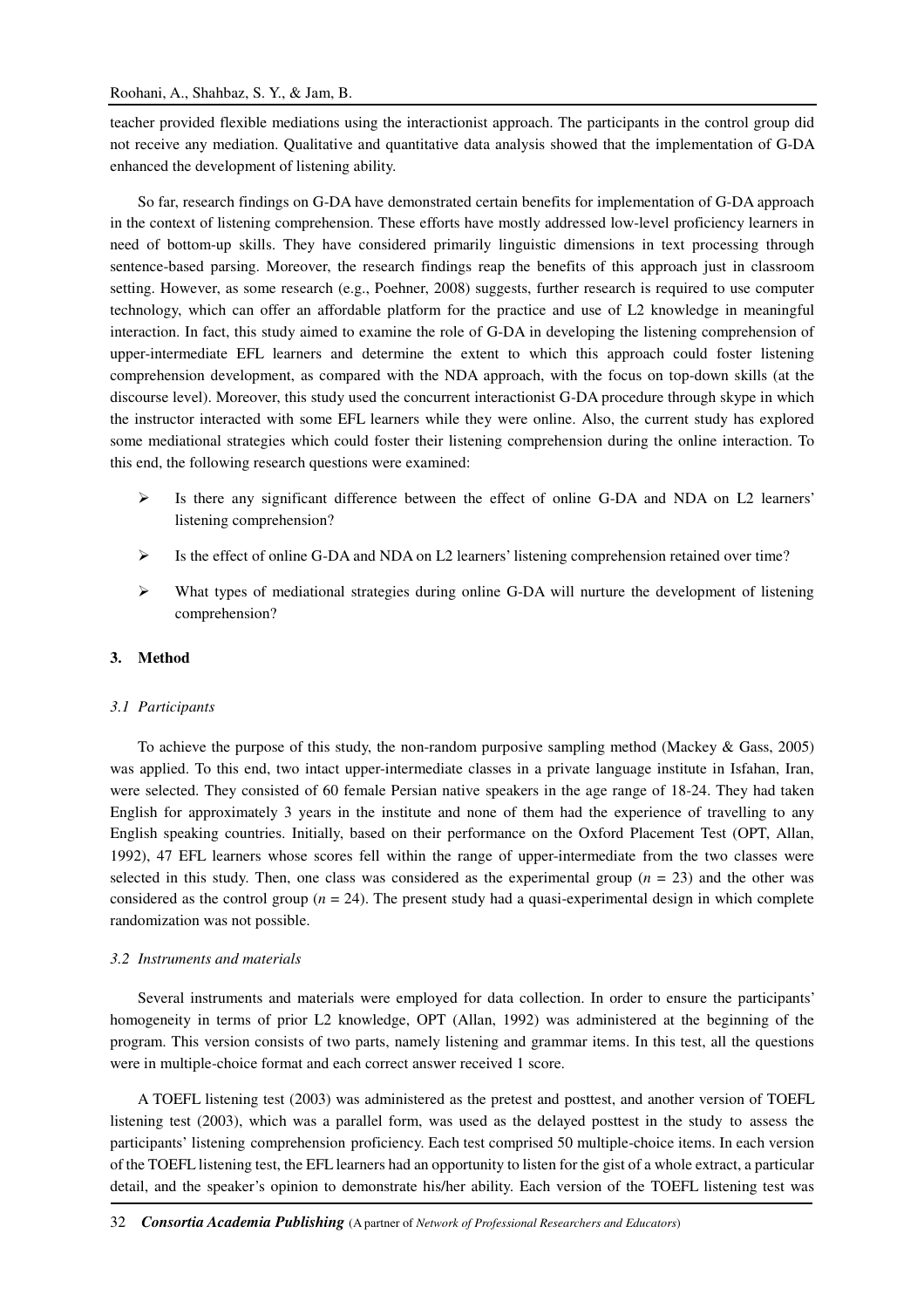piloted to ensure its reliability and validity. At this stage, 20 upper-intermediate L2 learners whose general characteristics were similar to the participants in the current study were selected. In the piloting procedure, they took the tests. The two forms of the test enjoyed a good reliability estimate ( $α = .77$  and  $α = .78$ ), using Cronbach's alpha. The content validities of the tests were determined through experts' judgments and pilot-testing to ensure that the tests were carefully and accurately planned to include the required listening items. The experts qualified the content of the tests. However, they suggested some modifications to be made in the items of the tests. Also, a relationship was established between the scores of each test and those of another standard listening test, *First Certificate English* (FCE, version 2016; see Appendix). Thus, after giving the TOEFL tests to the participants for piloting the test, the Listening section of FCE test was given to them. Due to the results, Pearson product-moment correlation coefficient between the two tests was high (above .85).

Also, the participants' performance on the pretest revealed, to some extent, their main source of difficulties in L2 listening comprehension. Accordingly, six listening tasks followed by some comprehension questions were selected for the enrichment program sessions in order to uncover the mediational strategies which could nurture the development of listening comprehension during online G-DA. In this study, both groups took the pretest, posttest, and delayed posttest in online platform. All the participants were ensured to have Skype. At first, the introduction session was held before the instruction began, and all the participants came to an agreement about the times at which they needed to be online simultaneously for the instruction twice a week. To capture all the mediational strategies provided by the mediator i.e. the instructor, each online session was videotaped and audiotaped. Then, all the interactions were transcribed to determine the types of mediational strategies which were employed during interactions.

#### *3.3 Procedure*

This quasi-experimental research had a control group pretest posttest design. A sample of 60 EFL learners registered for the high intermediate-level English classes in a language institute in Isfahan, Iran. They could be accessed by the one of the present researchers. To further ensure the homogeneity of the EFL participants, the OPT (Allan, 1992) was administered to the EFL learners. Several EFL learners who had extreme scores were excluded from the study. The main participants comprised of 47 EFL learners in two groups: the experimental (*n*  $= 23$ ) and control ( $n = 24$ ) groups. After the administration of the OPT at the beginning of the program, the TOEFL test was given to the participants in both experimental and control groups as the pretest to assess their independent performance.

Following the administration of the pretest in the non-dynamic format, the mediator i.e. the instructor, in the experimental group diagnosed the learners' main source of problems in listening comprehension and, consequently, selected the appropriate listening tasks for the enrichment phase. To address the learners' recurring problems, the enrichment phase was offered for a period of 3 weeks. During three successive weeks, the experimental group received mediation while listening to texts in six sessions twice a week. In each session, the participants first took the listening task individually, which reflected unmediated performance. Then, they performed the listening task through online G-DA procedure to capture their mediated performance. Upon their failure to recall the content of the text, the fine-tuning mediation was offered to the participants to help them promote their performance. Also, the mediator dialogued with the entire group in response to their problems. Moreover, using encouraging expressions, the mediator tried to encourage the participants to have active participation in the interaction. In order to discover the types of mediational strategies that could foster the L2 learners' listening comprehension, each dynamic administration of the online tasks was recorded, transcribed, and coded. Thematic analysis was used to code the types of mediational strategies and the participants' responses to the mediations.

On the other hand, the participants in the control group did not receive any mediation while they took the tests online. They just listened to the six listening texts and answered the multiple-choice questions. In other words, they were evaluated only on the basis of their independent listening performance. In week five, the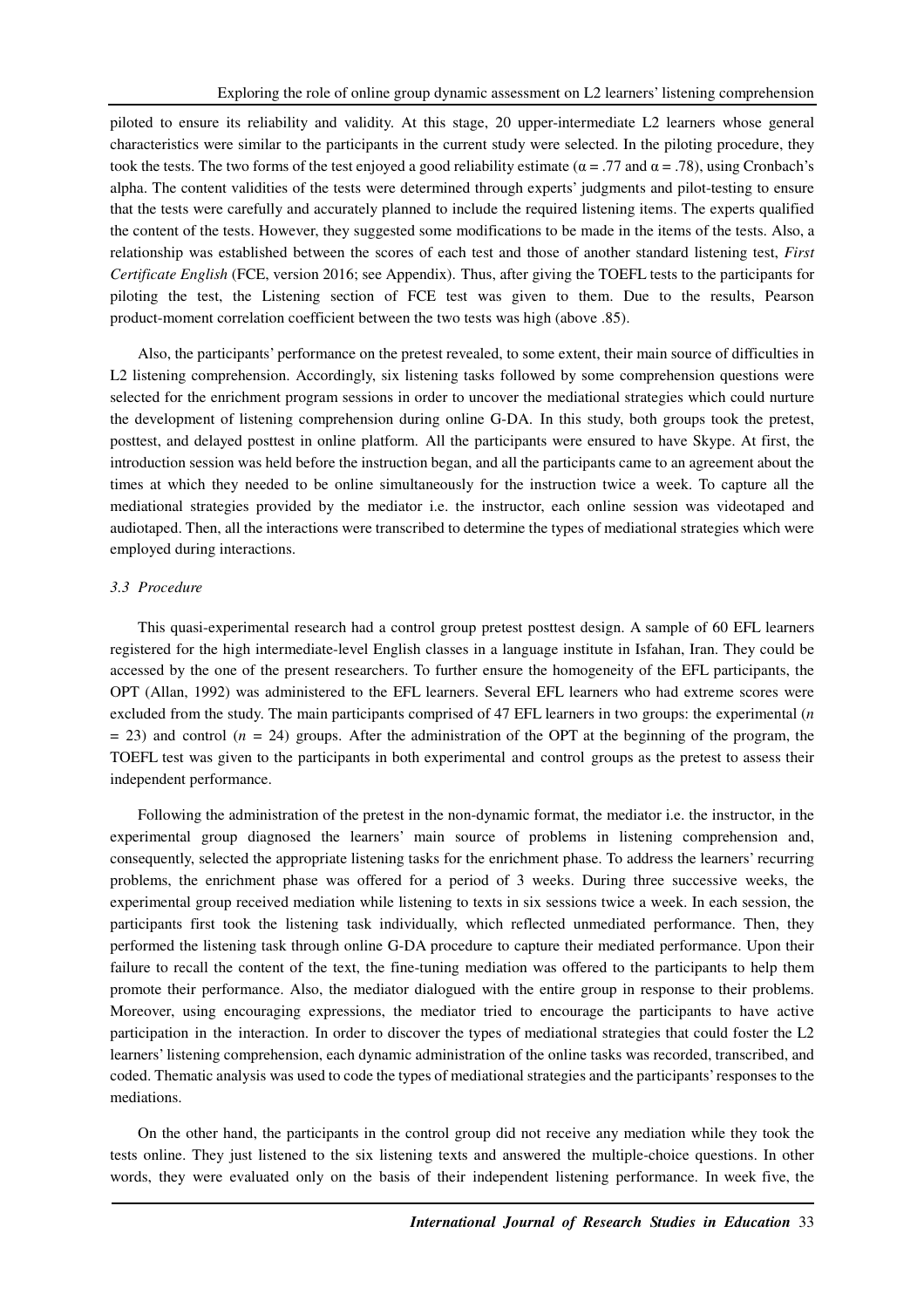TOEFL test was administered again as a posttest to both the experimental and control groups to compare their performance on L2 listening comprehension. Then, after an interval of two weeks, the second version of the TOEFL test was administered as a delayed posttest to understand the extent to which the students could retain the effect of G-DA over time in a new test. The scoring procedure for all tests, used in this study, was dichotomous. Therefore, each correct answer received one score and each incorrect answer received null. Besides, the scores could range from 0 to 50. The mediational strategies were used in this study were taken from Aljaafreh and Lantolf (2011) and Brown (2015). The strategies were arranged from the most implicit to the most explicit and were offered to the participants out of interaction between the mediator and the participants in response to their needs.

### **4. Results**

#### *4.1 Quantitative data analysis*

Descriptive statistics were, first, calculated to have a general description of the data and to examine the similarities and differences between the two groups of the participants. The results are summarized in Table 1.

### **Table 1**

| Group        | Test     | N  | Min | Max | Mean  | SD   | <b>Skewness</b> | Kurtosis |
|--------------|----------|----|-----|-----|-------|------|-----------------|----------|
|              | Pretest  | 24 | 13  | 37  | 25.75 | 7.53 | $-0.33$         | $-1.20$  |
| Control      | Posttest | 24 | 16  | 38  | 27.17 | 7.00 | $-0.04$         | $-1.28$  |
|              | Delayed  | 24 | 15  | 38  | 27.92 | 7.48 | $-0.26$         | $-1.17$  |
|              | Pretest  | 23 | 14  | 33  | 24.35 | 5.93 | $-0.24$         | $-1.04$  |
| Experimental | Posttest | 23 | 21  | 44  | 32.43 | 6.63 | $-0.14$         | $-1.16$  |
|              | Delayed  | 23 | 25  | 46  | 36.57 | 6.76 | $-0.33$         | $-1.24$  |

*Descriptive statistics of control and experimental group* 

As Table 1 illustrates, the pretest mean scores in two groups were not different from each other very much, but the mean scores of two groups showed a greater difference in the posttest and delayed posttest. The highest mean scores in the posttest and delayed posttest, in the experimental group, belonged to the instruction they received during online G-DA. Also, the data showed that the mean scores increased from the posttest to the delayed posttest, indicating the better performance of the experimental group after online G-DA. Moreover, the results revealed that the two groups' data were almost normally distributed. That is to say, approximately two-thirds of the scores fell within one standard deviation above and below the mean.

A one-way between-groups analysis of covariance (ANCOVA) was conducted to answer the first question of study and compare the effectiveness of G-DA and NDA approach on participants' listening comprehension. The independent variable was the type of intervention (G-DA and NDA), which named as Group in the analysis. The dependent variable was the participants' scores on the posttest. The participants' scores on the pretest were used as the covariate in this analysis to control for preexisting listening differences between the groups (Pallant, 2010). Also, preliminary checks were conducted to ensure that there was no violation of the assumptions of normality, linearity, homogeneity of variances, homogeneity of regression slops, and reliable measurement of the covariate. Besides, independent sample *t*-test showed that there was no significant difference in the scores of listening comprehension for the experimental ( $M = 24.35$ ,  $SD = 5.93$ ) and control ( $M = 25.75$ ,  $SD = 7.53$ ) groups at the pretest phase,  $t(45) = -.70$ ,  $p = .480$ , two-tailed).

As demonstrated in Table 2, the ANCOVA results revealed a significant effect for Group, *F* (1, 44) = 167.38, *p* < .05, partial eta squared = .79. This indicates that there were significant differences between the posttest mean scores of two groups. According to Cohen (1988), a partial eta squared of .79 represents a large effect size, meaning that 79% of the variance in the obtained posttest means is explained by the type of instruction.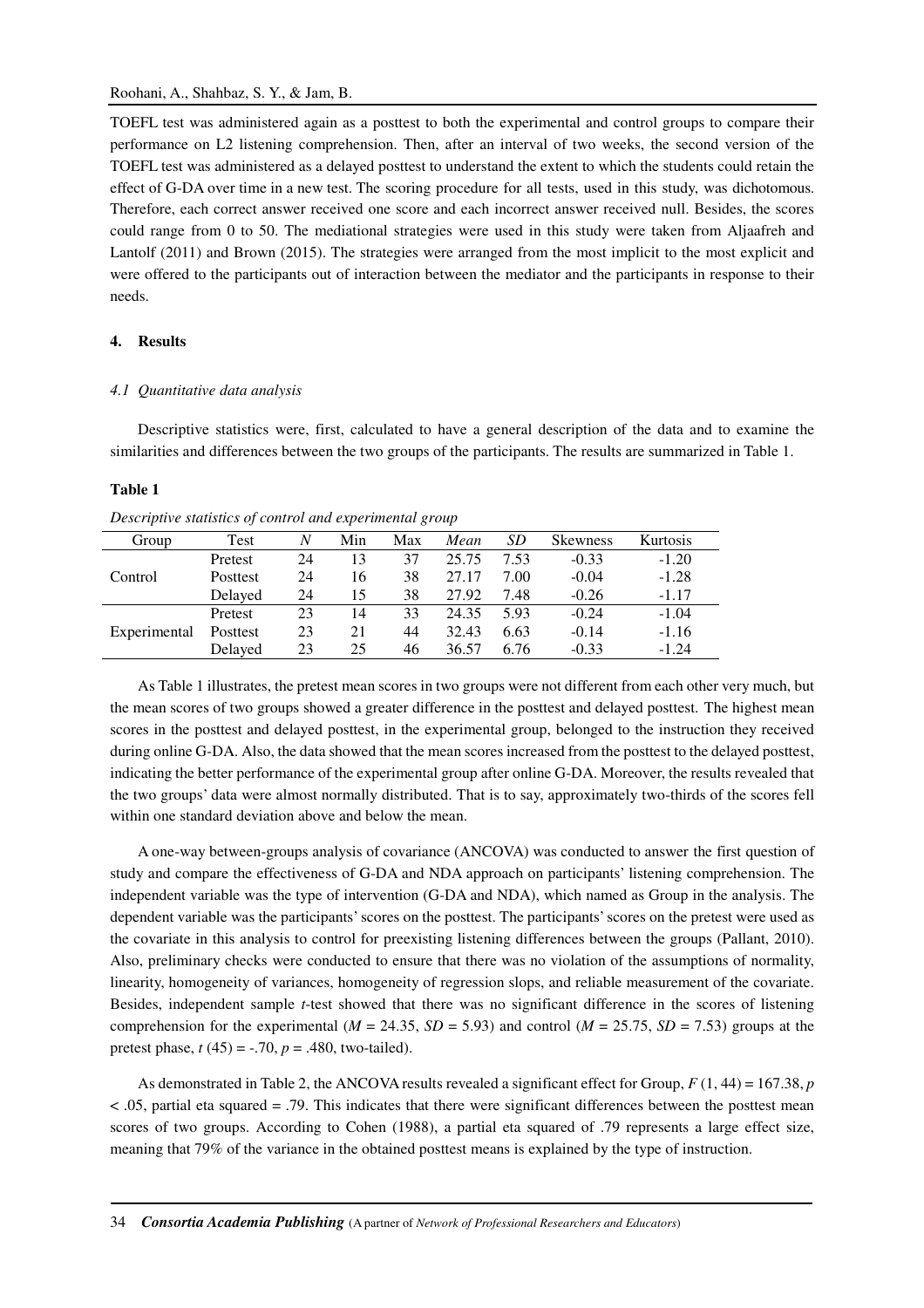| Source          | Type III Sum<br>of Squares | df | Mean Square | F      | Sig. | Partial Eta Squared |
|-----------------|----------------------------|----|-------------|--------|------|---------------------|
| Corrected Model | 2495.51                    | ∍  | 1247.75     | 377.75 | .000 | .94                 |
| Intercept       | 56.76                      |    | 56.76       | 17.18  | .000 | .28                 |
| Pretest 1       | 2143.27                    |    | 2143.27     | 648.87 | .000 | .93                 |
| Group           | 552.90                     |    | 552.90      | 167.38 | .000 | .79                 |
| Error           | 145.33                     | 44 | 3.30        |        |      |                     |
| Total           | 43927.00                   | 47 |             |        |      |                     |
| Corrected Total | 2640.85                    | 46 |             |        |      |                     |
|                 |                            |    |             |        |      |                     |

| Table 2                                          |  |
|--------------------------------------------------|--|
| ANCOVA results for groups' listening development |  |

Furthermore, a mixed between-within subjects ANOVA was conducted to answer the second research question and assess the impact of two different interventions on participants' scores on listening test across three time periods. The listening comprehension scores at each time period were considered as the dependent variable, the two groups receiving different types of intervention were regarded as the independent between-subject variable, and time was considered as independent within-subject variable in the statistical analysis. The mixed ANOVA results are presented in Tables 3 and 4.

# **Table 3**

*Tests of between-subjects effects for groups' listening development* 

| Source    | a  | Mean Square |         | Sig. | Partial Eta Squared |
|-----------|----|-------------|---------|------|---------------------|
| Intercept |    | 117470.87   | 834.84  | .000 | 94                  |
| Group     |    | 710.62      | $5.05*$ | .030 | .10                 |
| Error     | 45 | 140.71      |         |      |                     |
|           |    |             |         |      |                     |

*Note.* \**p*<.05.

#### **Table 4**

*Tests of within subjects effects for groups' listening development* 

| Source      |                    | Mean Square | df    |        | Sig. | Partial Eta Squared |
|-------------|--------------------|-------------|-------|--------|------|---------------------|
| Time        | Sphericity Assumed | 569.84      |       | 299.27 | .000 | .86                 |
|             | Greenhouse-Geisser | 646.16      | 1.76  | 299.27 | .000 | .86                 |
| Time*Groups | Sphericity Assumed | 351.07      |       | 184.38 | .000 | .80                 |
|             | Greenhouse-Geisser | 398.09      | 1.76  | 184.38 | .000 | .80                 |
| Error       | Sphericity Assumed | 1.90        | 90    |        |      |                     |
|             | Greenhouse-Geisser | 2.15        | 79.36 |        |      |                     |

As, Table 3 illustrates, the main effect for comparing the two types of intervention was significant,  $F(1, 45) =$ 5.05, *p* = .030, suggesting the effectiveness of G-DA on listening comprehension development over time. The partial eta squared value for group as a between-subject variable was about .10, suggesting approximately a large effect size when time was considered. Moreover, according to Table 4, there was a significant difference among groups across time (from the pretest to the posttest, and delayed posttest),  $F(2, 90) = 299.27$ ,  $(p < 0.05)$ .



*International Journal of Research Studies in Education* 35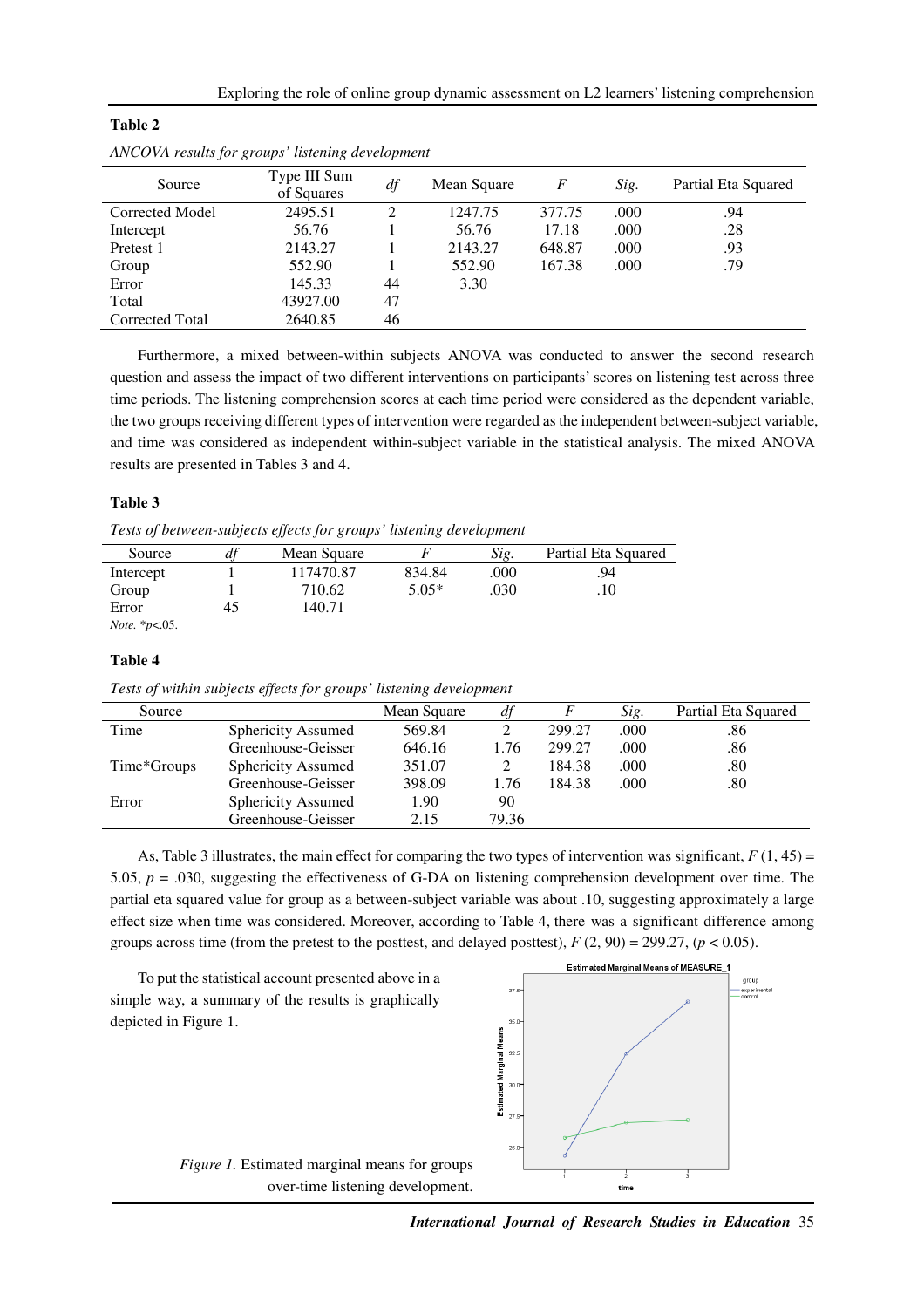### Roohani, A., Shahbaz, S. Y., & Jam, B.

Figure 1 illustrates the better performance of the experimental group over the control group in their listening comprehension performance in the posttest and delayed posttest. The control group had a higher mean score than the experimental group, but the mean score differences were less in the pretest phase. As mentioned above, the *t*-test showed that this small difference was not significant. However, the mean score differences were greater in the posttest and delayed posttest and listening comprehension of the participants in the experimental group improved more.

### *4.2 Qualitative data analysis*

Thematic analysis of qualitative data revealed 13 mediational strategies. They included: (1) Confirming response, (2) Rejecting response, (3) Replaying, (4) Repeating the erroneous guess with a questioning tone, (5) Inferring situations using real world knowledge, (6) inferring links and connections between events, deducing causes and effects, (7) Recognize the communicative functions of utterances, according to situations, (8) Detecting the key word, (9) Guessing the meaning of words from context, (10) Using facial features, kinesics, body language, and other nonverbal clues, (11) Distinguish between literal and implied meaning, (12) Using dictionary, (13) Providing correct response and explanation.

The following exchanges portray the upper-intermediate EFL learners' listening performance across different assessment sessions (i.e. pretest, posttest, delayed posttest). The exchanges are examples to illustrate the learners' developmental path and demonstrate their enhanced ability in the familiar and innovative context.

In exchange 1 bellow, taken from a listening task done in the experimental group, the most implicit strategy of "accepting response" was used. For example, in line 5, following the participants' accurate recalls, the instructor provided the strategy of accepting response to indicate the appropriateness of their responses. This strategy removed the doubt of the participants when they were uncertain about the correctness of their response. Also, it offered affective scaffolding and motivated the silent participants to take part in the conversation. In lines 5, 14, 16, 18, 26, 29, and 31, the strategy of "accepting response" was used by the mediator to encourage them whenever they responded correctly. For example, in line 14, the instructor' affective scaffolding motivated the participants to sustain and further the cooperation. Likewise, the implicit strategy of "rejecting response" was observed in lines 7 and 20. In line 7, the instructor provided the rejecting response in response to an incorrect recall in line 6. This strategy informed the participants that something was wrong in their recalls and, at the same time, encouraged them to attempt again.

Another implicit strategy was "the replaying strategy". In lines 8 and 20, the mediator invited the class to listen again the whole part of the text and helped them regulate their thoughts. It was an opportunity for the participants to reattempt independently. In line 10, the mediator tried to help them understand their problems by saying the erroneous guess questioningly; this led to a successful correction on the part of the participants. When one form of support was not effective, mediation became more explicit. This exchange also revealed how the mediator made use of the mediational strategies of "inferring situations using real world knowledge" as well as "inferring the connection between events" in order to move the group forward in listening comprehension (line 22). Moreover, facing with the silence of the participants (line 23), the mediator realized the strategy of "inferring the connection between events" was also inefficient. Therefore, she provided a more explicit strategy and talked about the function of the utterance (line 24). During the interaction, the mediator encouraged the participants to engage in joint activity and benefit from co-regulation.

# **Exchange 1**

- 1. M: Let's continue.
- 2. L: He asked where did you stay?
- 3. L: With my friends…
- 4. L: Friends of my parents.
- 5. M: Good.
- 6. L: She worked on a paper at the beach.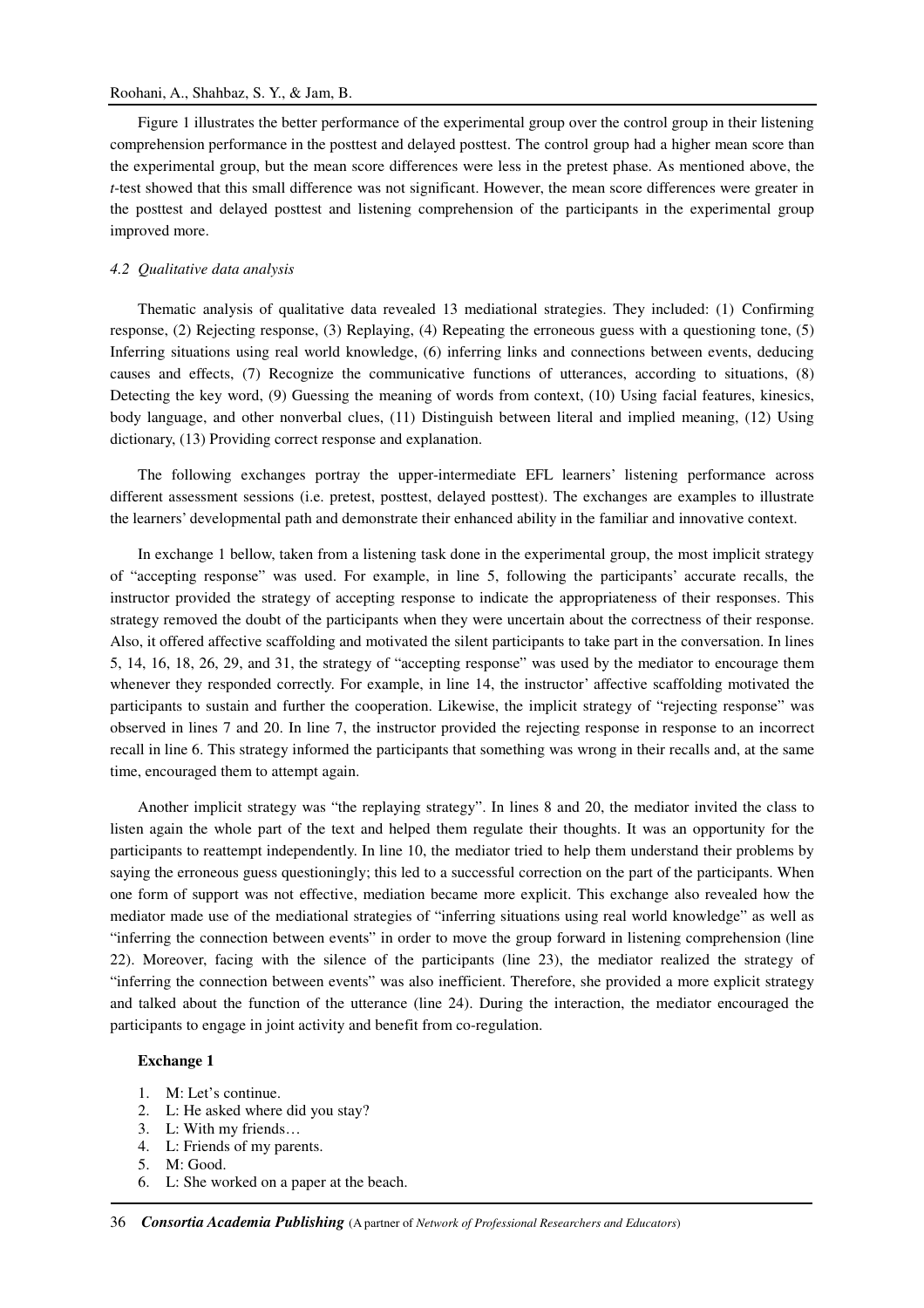- 7. M: No.
- 8. M: Let's listen again. [The conversation was replayed again.]
- 9. L: I think that she worked on a paper at the beach.
- 10. M: Worked on a paper at the beach?!
- 11. L: [Silent]
- 12. L: She had a paper…
- 13. L: But she couldn't study at the beach.
- 14. M: Excellent.
- 15. L: Any serious study at the beach.
- 16. M: Exactly
- 17. L: Then, she talked to him about playing volleyball.
- 18. M: Good. Else?
- 19. L: Running sad
- 20. M: No, Listen again. [The conversation was replayed again.]
- 21. L: It was hard to run sad.
- 22. M: Not running sad. But, she is talking about a hard situation during the game. You can see the connection between two sentences… Any idea?
- 23. L: [Silent]
- 24. M: Consider the function of this sentence. She is talking about playing volleyball. She continues with a hard situation …
- 25. L: Yes, she said that I couldn't get through a whole game.
- 26. M: Very good.
- 27. L: But, why did the woman have to stop playing in the volleyball game?
- 28. L: Running in the wet sand was easier.
- 29. M: Excellent, but this is the next sentence.
- 30. L: Aha, she played volleyball and said I never realized how hard it is to run on sand.
- 31. M: Excellent. Ok, go on.

Exchange 2 bellow shows how the strategies of "detecting the key words" and "guessing the meaning of words from context" operate. These strategies were implemented when the mediator observed the participants were not able to understand the meaning of the text even after offering some implicit strategies. Engaging the participants in a shared understanding of the meaning of the text moved the group forward in its ZPD by focusing on the individual' development. For example, by directing their attention to the key word of "waded" in line 12, the mediator tried to help them guess its meaning from context which resulted in successful answer. In addition, in line 19, the mediator used facial features, kinesics, body language, and other "nonverbal clues" as a strategy to decipher the segment which did not take into account by the participants.

# **Exchange 2**

- 1. L: The man said did you go swimming?
- 2. M: Good.
- 3. L: She said that I wanted to …
- 4. L: But …
- 5. L: The weather wasn't warm.
- 6. L: The water wasn't warm.
- 7. M: Yes. So, what did she do?
- 8. L: [Silent]
- 9. L: Waded … I cannot remember all the sentence.
- 10. M: Good. Help her.
- 11. L: [Silent]
- 12. M: Nazanin recognized the key word of this sentence. That is waded. What does it mean?
- 13. L: Wade means enter an argument without thinking about the results.
- 14. M: You're right. But here it has another meaning. You can infer it from context….
- 15. L: Walk
- 16. L: Walk through water.
- 17. M: Excellent.
- 18. L: The water was not warm to swim so she waded in the water.
- 19. M: [Using facial features, kinesics, and body language]
- 20. L: Ta zanoo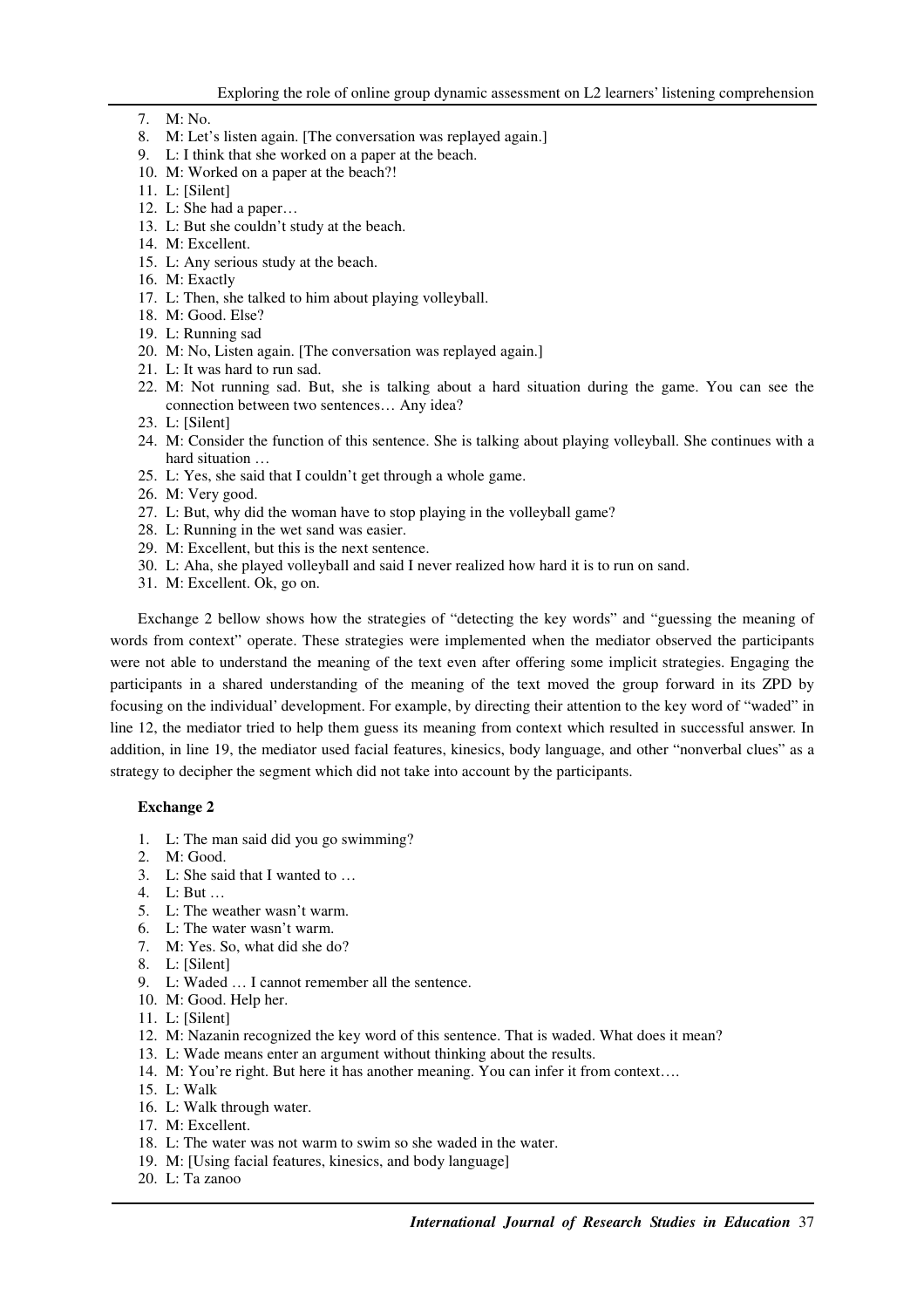#### Roohani, A., Shahbaz, S. Y., & Jam, B.

- 21. M: Ahhan. In English?
- 22. L: To her knees.
- 23. M: Up to her knees.

In exchange 3, the mediator benefited more from the strategy of "distinguishing between literal and implied meaning". This strategy was necessary for the participants to distinguish the semantic meaning from the pragmatic meaning. For instance, in line 8, following the understanding of literal meaning, the mediator made use of this strategy and tried to help the participants extract the implied meaning of each sentence.

## **Exchange 3**

[Would you like to come mountain climbing with us? Thanks, but that's the last thing in the world I would want to do. What does the man mean?]

- 1. M: What does the man mean?
- 2. L: Mountain climbing was the last thing he did.
- 3. M: No.
- 4. L: [Silent]
- 5. M: Listen again. [The conversation was replayed again.]
- 6. L: The last thing he will do in the world is mountain climbing.
- 7. M: Ahan, very good, it is the last thing he wants to do in the world.
- 8. M: But this is the literal meaning of this sentence. what do you imply? What is the meaning behind it?
- 9. L: Maybe he has a program for going out. And this is the last one.
- 10. L: It is the last one because he doesn't like to go now.
- 11. M: Ahan.
- 12. L: He is not interested in it.
- 13. M: Excellent.

The most explicit mediational strategies used in this study were "using dictionary" and "providing correct response and explanation". They were implemented when the mediator realized other mediational strategies were not useful in guiding the learners to recall the gist of listening text. In the exchange 4, the mediator found out the inability of the learners in understanding the meaning of the phrase "got off the ground". This phrase was completely new and beyond their ZPD. Therefore, the meaning and explanation were explicitly offered to move the class to a higher level of ZPD (line 19).

#### **Exchange 4**

[Weren't you trying to get us all together for a picnic this weekend? It never really got off the ground. What does the woman say about the picnic?]

- 1. M: What does the woman say about the picnic?
- 2. L: She said that I never really got up …
- 3. M: Got up?!
- 4. L: Got up the ground.
- 5. L: Got off the ground?
- 6. M: Very good.
- 7. M: What does it mean?
- 8. L: [Silent]
- 9. M: Guess it from context.
- 10. L: She doesn't want to go to picnic.
- 11. M: No.
- 12. M: You can check it in the dictionary.
- 13. L: Leave?
- 14. M: No.
- 15. L: What does it mean here?
- 16. L: She doesn't know anything about it.
- 17. M: No, others?
- 18. L: [Silent]
- 19. M: She wasn't able to organize it …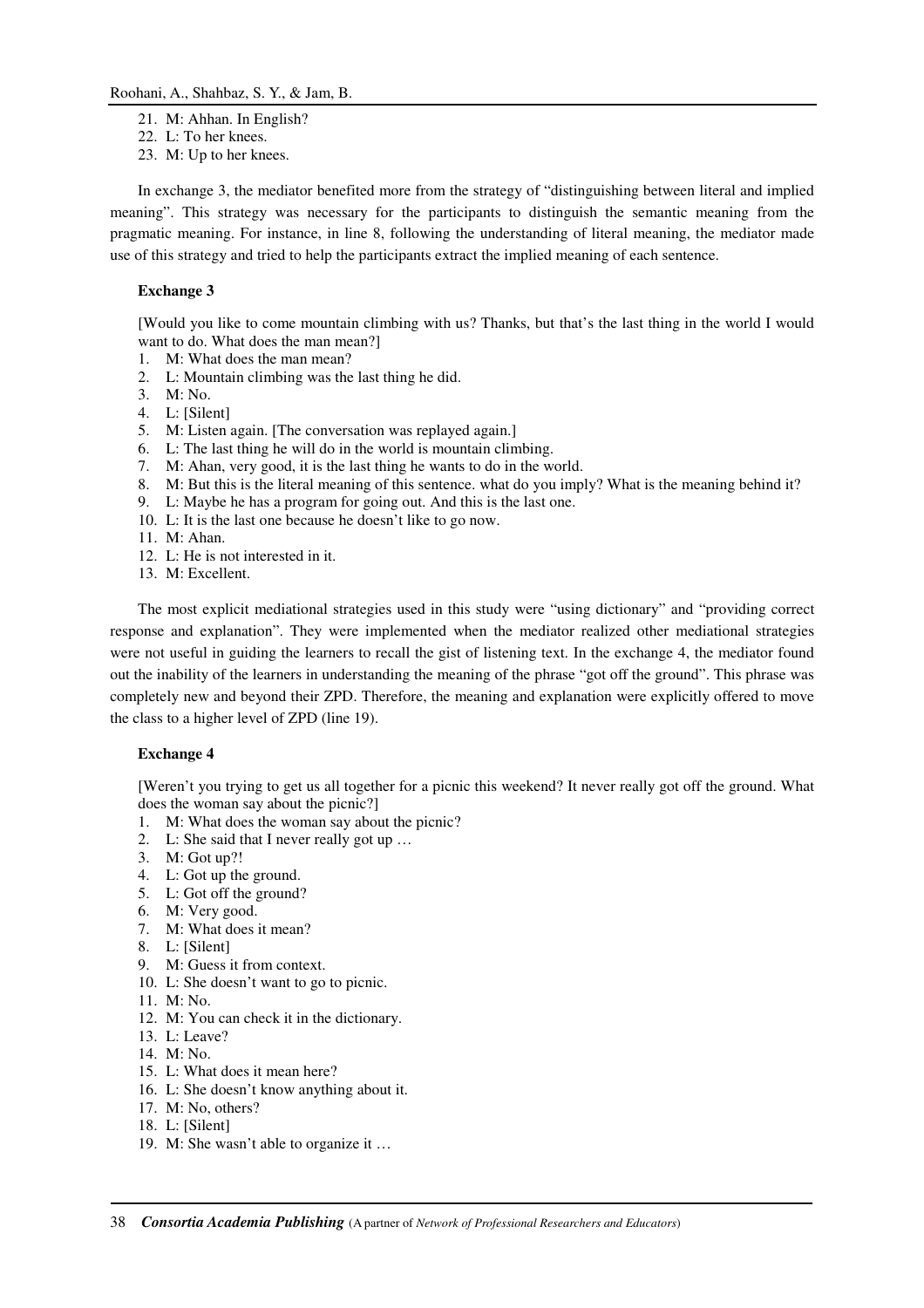#### **5. Discussion**

The results revealed that both groups showed an increase in listening scores across each time interval, but the results were in favor of online G-DA approach. As shown by, the mean scores of the participants in the experimental group demonstrated more increase from the pretest to the posttest, compared to the control group. Their improved scores on the posttest could mainly be due to the mediation offered during online G-DA procedure. In addition, the analysis of the mediation required by the participants during the dynamic administration of six listening tasks in the enrichment phase also revealed the reduction of explicit mediational strategies. In other words, they required less mediational support on the listening task 6, as compared to the listening task 1. However, during the interaction, they might need a more explicit prompt in order to cope with difficulties they encountered in the listening tasks. This type of analysis also revealed the effectiveness of providing mediational moves in promoting the listening comprehension of the upper-intermediate EFL learners. Moreover, this observation showed the participants' progression as well as regression to the earlier stages of development in their responses to mediation. In addition, toward the final sessions of the enrichment phase they showed more progression moves. This indicates they moved from collaborative intermental activity to autonomous intramental activity (Marsden et al., 2013).

It was revealed that the participants' ability to recognize the listening text with implicit types of mediation was observed in the posttest. Besides, the observation provided support for enhancement of the participants' independent performance in a new listening task (delayed posttest). The improvement revealed itself in reducing the need for explicit mediation and even in increasing the independent recalls. It highlighted the importance of collaborative work because within the participants' ZPD, they used their existing knowledge to develop what they had not yet mastered independently (Nassaji & Swain, 2000; Nassaji & Tian, 2010). In this way, they were capable to solve similar problems on another similar listening test (delayed posttest). This process is what labeled internalization in Vygotskyan terms. Therefore, as the mediations were appropriated or internalized, the participants were able to function independently on delayed posttest listening test. Moreover, the quantitative data analysis showed that the standard deviation of the posttest had considerable variation, indicating that the participants in the G-DA group were not at the same ability level in the posttest phase. This is in accordance with previous findings (see Ableeva & Lantolf, 2011; Kozulin & Garb, 2002; Poehner & Lantolf, 2013; Shahraki et al., 2015), indicating that some participants benefited more in response to the mediations received during the treatments.

The effectiveness of G-DA in listening comprehension performance in this study finds support from the previous research (see, Alavi et al., 2011; Shabani, 2014; Shahraki et al., 2015) , in which the mediational strategies revealed the micro-genetic growth of the participants' listening comprehension. Previous research emerged from the mediator's interactions with a group of learners in the classroom setting but the research developed here is the result of interaction in online setting. This study concerns the observation of extra-linguistic mediations as a significant contributor to listening comprehension. Likewise, extra-linguistic mediations are what have been confirmed in the literature on listening comprehension (Alavi et al., 2011; Buck, 2001; Nunan, 2002; Vandergrift, 2004).

The results of thematic analysis revealed the strategy of "Confirming response"; "Rejecting response"; "Replaying"; "Repeating the erroneous guess with a questioning tone". Offering these mediational strategies engaged them in group discussion and helped them monitor, evaluate, and regulate the activities of other participants (Lantolf & Poehner, 2014). This is closely aligned with the first-order mediation, asserted by Karpov and Haywood (1998, as cited in Lantolf & Poehner, 2014), as metacognitive mediation which originates in interpersonal communication and leads to the development of self-regulated listening comprehension.

"Inferring situations using real world knowledge", "inferring links and connections between events, deducing causes and effects", "Recognizing the communicative functions of utterances, according to situations" were other mediational strategies used in this study. According to (Berne, 2004), with increasing the levels of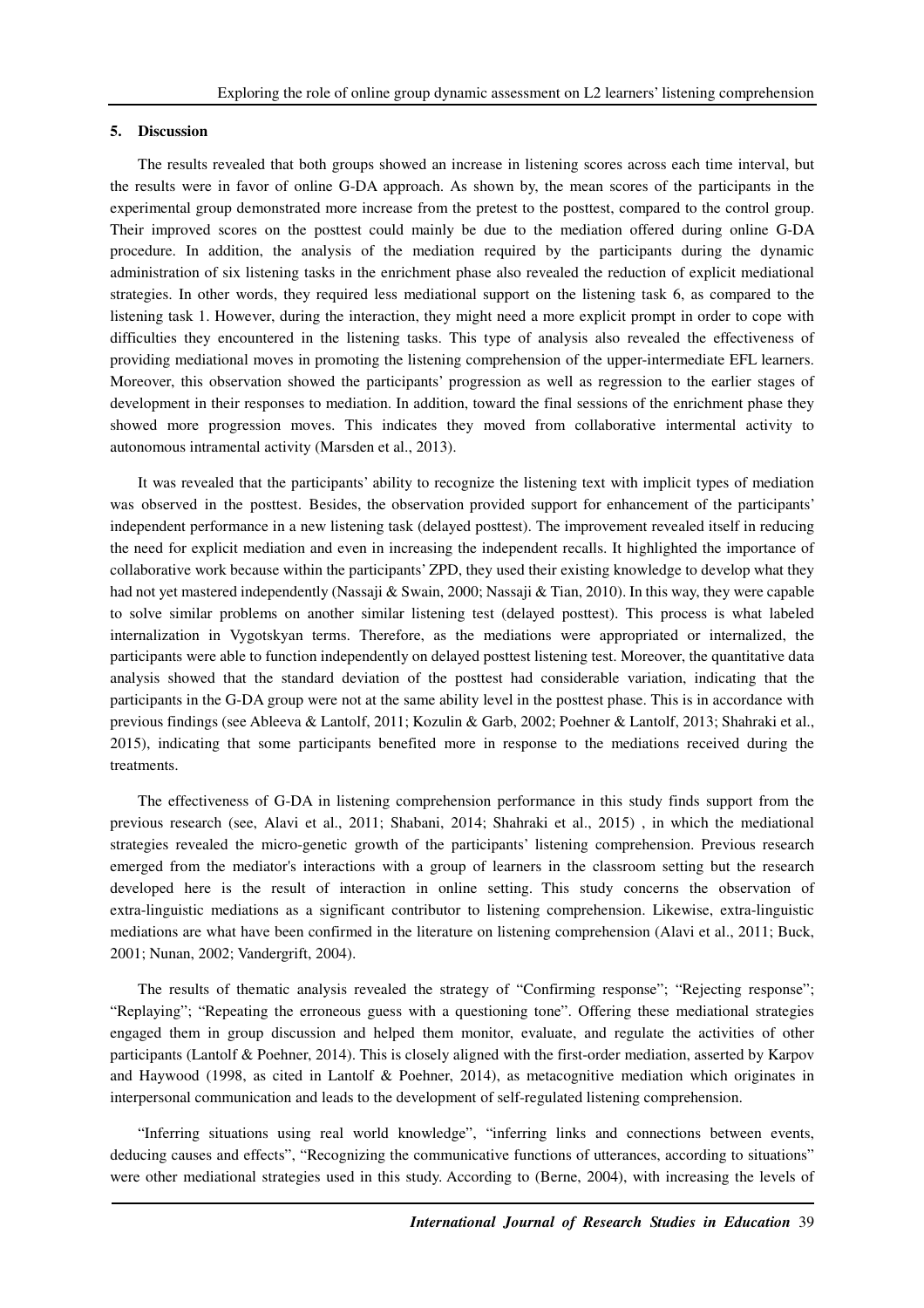# Roohani, A., Shahbaz, S. Y., & Jam, B.

proficiency, the participants relied more on information provided by the context. In this study, these strategies were useful in promoting the participants' listening comprehension. As Nunan (1999) states, the participants reconstructed the original meaning of the speaker using incoming sounds as clues. "In the reconstruction process, they used prior knowledge of the context and situation within which the listening takes place to make sense of what they heard" (p. 201). Therefore, the strategies distinguished more- and less- proficient participants during listening comprehension tasks.

The mediator used the strategy called "detecting the key word" which directed the participants' attention to the entire message of the text rather than concentrated on specific words and phrases. Besides, the strategy of "guessing the meaning of words from context" helped them embed the utterance in the social context. It was a suitable construct for extracting the meaning of the context. Another strategy was "using facial features, kinesics, body language, and other nonverbal clues" to decipher meaning through which the mediator added support, emphasis, or particular shades of meaning to what the participants were saying (Richards & Schmidt, 2002). Following the understanding of literal meaning, the mediator made use of the strategy of "distinguishing between literal and implied meaning" in order to help the participants arrive at the conversational implicature in which the meaning was derived from a general principle of conversation together with a number of maxims which is a general approach to the study of meaning and communication (Grice, 1975, as cited in Levinson, Stephen, & Levinson, 2000).

The most explicit mediational strategies used in this study were "using a dictionary" and "providing correct responses and explanations". They were implemented when the mediator noticed the inability of the participants in recalling the gist of the text. Therefore, she provided the correct answer to remove their problem areas and move the class' ZPD into a higher level of functioning (Poehner, 2008).

#### **6. Conclusion and implications**

In summary, the current study adds to the growing literature on DA indicating the significant role of online G-DA in the development of listening comprehension at the upper-intermediate level. According to the results, all the learners in the experimental group demonstrated the highly significant increased listening scores in the posttest, as compared to the control group. Therefore, the findings of the present study could pave the way for the experts in the field to distinguish the EFL learners who received online G-DA approach from the EFL learners who received NDA approach. Moreover, the results of thematic analysis revealed the types of mediational strategies which nurtured the development of the participants' listening comprehension. Besides, the findings of this study supported the positive role of online G-DA approach over time. The more effective role of this approach in listening comprehension could be due to the scaffolding throughout the entire listening process, wherein the participants shared their ideas to achieve common listening comprehension knowledge. This might be the reason why its effect was retained over time in the delayed posttests. In short, the quantitative and qualitative findings provided additional support for Vygotsky's theory regarding the leading role of social interaction in development because cognition emerged through engagement with others. According to this theory, new cognitive functions appeared, first, on intermental plane, then, on intramental plane (Poehner, 2009).

Moreover, the noticeable development of the participants evidenced the critical role of task in listening development. According to Ellis (2003), listening tasks were instruments of cognitive change in the sense that during collaborative dialogue the EFL learners co-constructed an activity that promoted listening development. This development is achieved out of talk through a movement from object- to other- and finally to self-regulation. In other words, listening tasks provided opportunity for EFL learners to construct collaborative acts and appropriate ZPDs, wherein they manifested new comprehension in interaction with others and subsequently internalized it so that they could use it independently (Ellis, 2003).

The findings derived from the current study may suggest some pedagogical implications. In general, the findings of this study could be applicable in almost every L2 setting where the aim of teaching and learning a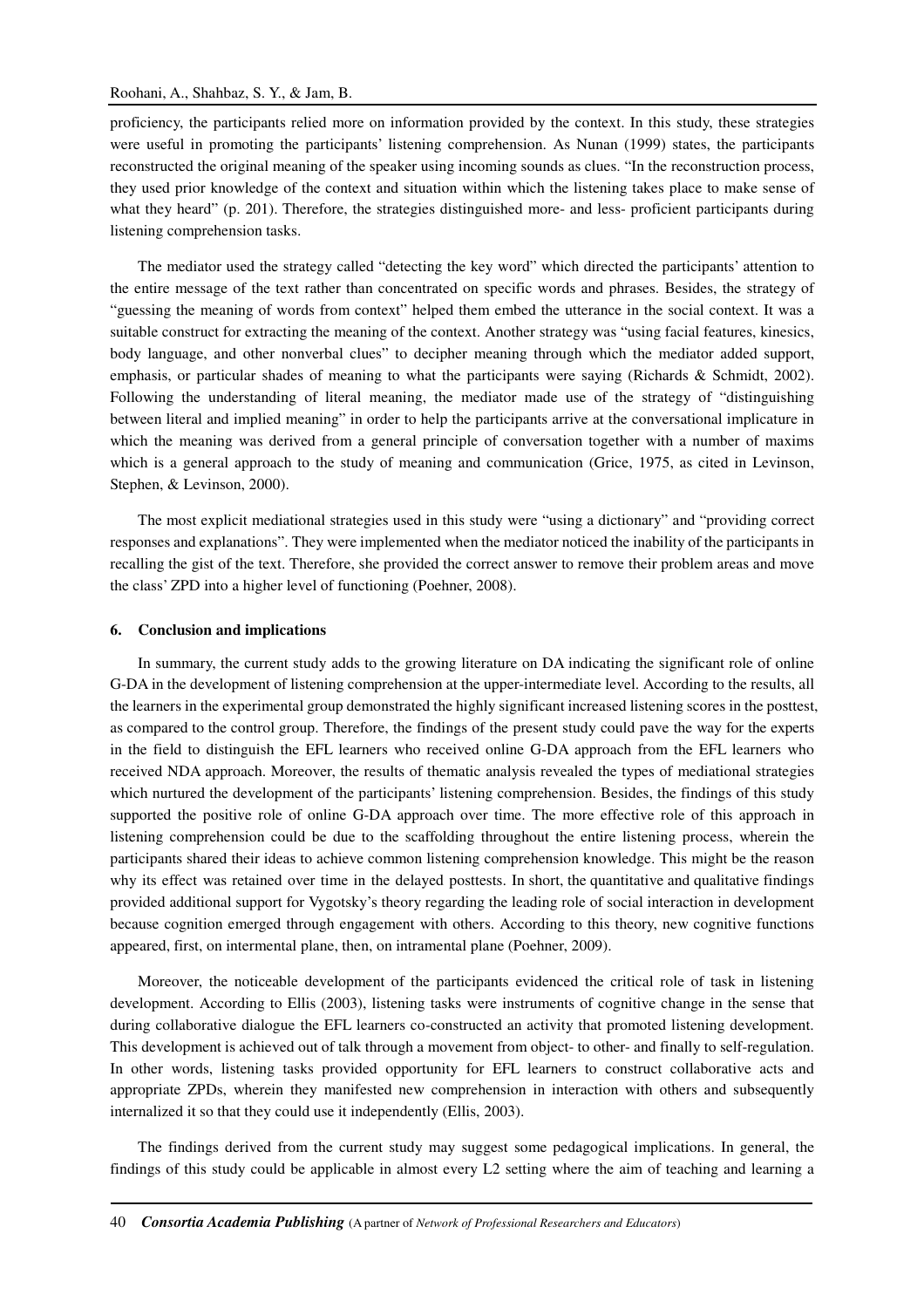language is to communicate efficiently. More specifically, online setting can offer special opportunities to assist L2 learners in development of listening skill. Instructors can benefit from virtual communication environment to integrate instruction and assessment through offering mediational strategies so that they introduce new concepts and provide additional instruction on content previously covered. Eventually, this approach leads to the emergence of various strategies based on learners' needs when they are involved in a joint activity during the interactionist approach of online G-DA. Therefore, it is suggested involving L2 learners in online joint activities even a paired work and offering them appropriate strategies from implicit to explicit in their ZPD can help them promote higher levels of functioning.

*Acknowledgement -* My sincere appreciation goes to my dear professors at Shahrekord University for their continuous support and immense knowledge in the writing of this paper. Moreover, it should be mentioned that the result of this paper was offered in the IELTI 8 conference before.

# **7. References**

- Ableeva, R. (2010). *Dynamic assessment of listening comprehension in second language learning* (Unpublished doctoral dissertation). The Pennsylvania State University, University Park, PA.
- Ableeva, R., & Lantolf, J. (2011). Mediated dialogue and the microgenesis of second language listening comprehension. *Assessment in Education: Principles, Policy & Practice, 18*(2), 133-149. https://doi.org/10.1080/0969594X.2011.555330
- Alavi, M., Kaivanpanah, S., & Shabani, K. (2011). Group dynamic assessment: an inventory of mediational strategies for teaching listening. *Journal of Teaching Language Skills, 30*(4), 27-58. https://doi.org/10.22099/jtls.2011.370
- Aljaafreh, A., & Lantolf, J. (2011). Negative feedback as regulation and second language learning in the zone of proximal development. *The Modern Language Journal, 78*(4), 465-483. https://doi.org/10.1111/j.1540-4781.1994.tb02064.x
- Allan, D. (1992). *Oxford Placement Test 1: Test pack*: Oxford University Press.
- Belz, J. (2007). The role of computer mediation in the instruction and development of L2 pragmatic competence. *Annual Review of Applied Linguistics, 27*, 45-75. https://doi.org/10.1017/S0267190508070037
- Berne, J. E. (2004). Listening comprehension strategies: A review of the literature. *Foreign Language Annals, 37*(4), 521-531. https://doi.org/10.1111/j.1944-9720.2004.tb02419.x
- Brown, H. D. (2015). *Teaching by principles: An interactive approach to language pedagogy* (3rd ed.). New York: Pearson.
- Buck, G. (2001). *Assessing listening*. Cambridge: Cambridge University Press. https://doi.org/10.1017/CBO9780511732959
- Cambridge First Certificate in English (Producer). (2016, May 30). *English degree B2. First Certificate in English 6 test 2*. [Video file] Retrieved from http://www.youtube.com/watch?v=AFUFsYuctQo
- Cohen, J. (1988). *Statistical power analysis for the behavioral sciences* (2nd ed.). Hillsdale, N.J: Lawrence Erlbaum Associates.
- Daniels, H., Cole, M., & Wertsch, J. V. (2007). *The Cambridge companion to Vygotsky*. Cambridge: Cambridge University Press. https://doi.org/10.1017/CCOL0521831040
- Dunn, W. E., & Lantolf, J. P. (1998). Vygotsky's zone of proximal development and Krashen's i + 1: Incommensurable constructs; incommensurable theories. *Language Learning, 48*(3), 411–422. https://doi.org/10.1111/0023-8333.00048
- Educational Testing Service. (2003). *TOEFL test preparation kit*. Princeton, NJ: Educational Testing Service.
- Ellis, R. (2003). *Task-based language learning and teaching*. New York: Oxford University Press.
- Eslami, Z. R., Mirzaei, A., & Dini, S. (2015). The role of asynchronous computer mediated communication in the instruction and development of EFL learners' pragmatic competence. *System, 48*, 99-111. https://doi.org/https://doi.org/10.1016/j.system.2014.09.008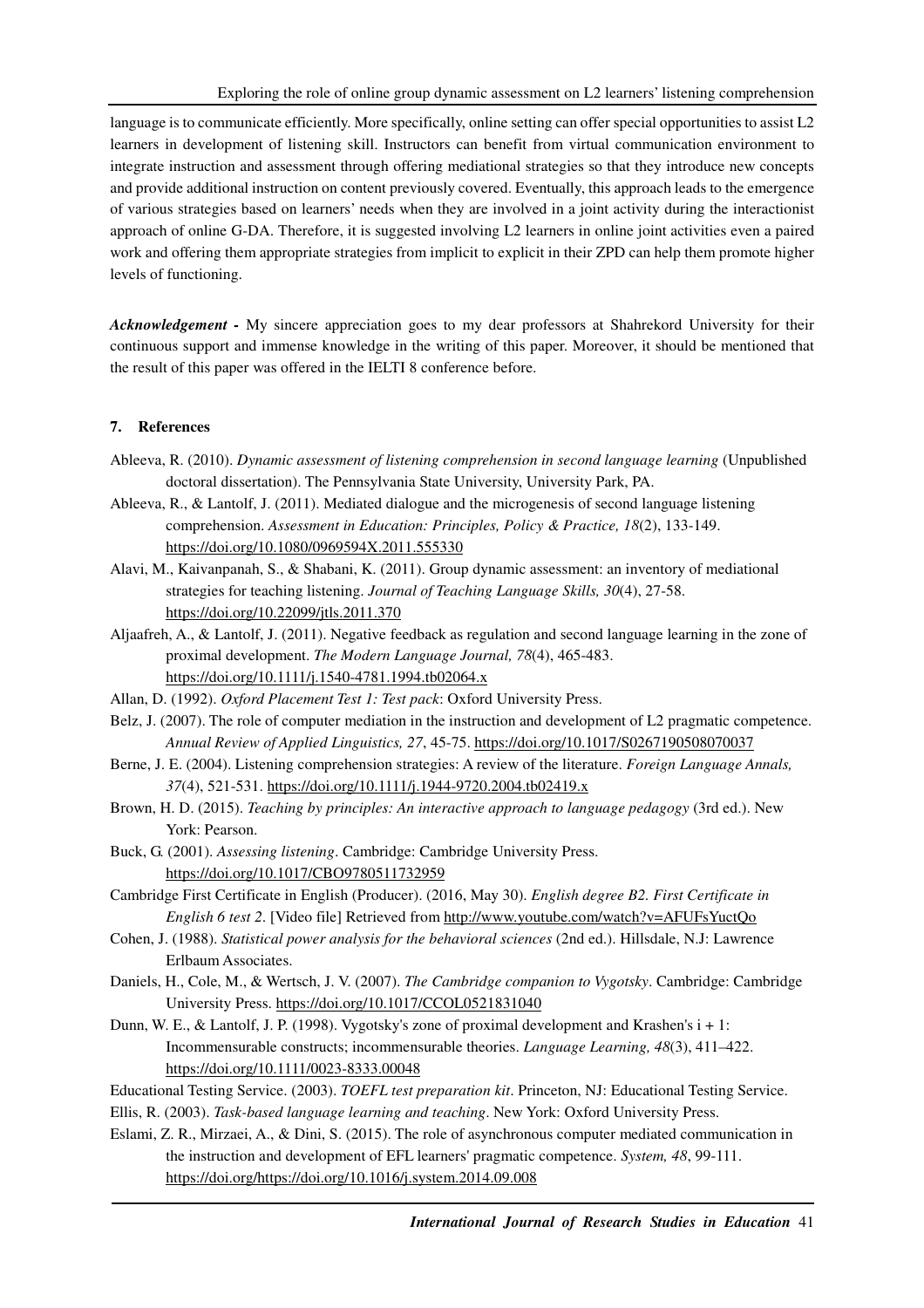- Fernández Dobao, A. (2012). Collaborative dialogue in learner-learner and learner-native speaker interaction. *Applied Linguistics, 33*(3), 229-256. https://doi.org/10.1093/applin/ams002
- Kozulin, A., & Garb, E. (2002). Dynamic assessment of EFL text comprehension. *School Psychology International, 23*(1), 112-127. https://doi.org/10.1177/0143034302023001733
- Lantolf, J. (2000). Introducing sociocultural theory. *Sociocultural Theory and Second Language Learning, 1*, 1-26. https://doi.org/10.4324/9781315624747-1
- Lantolf, J., & Poehner, M. (2014). *Sociocultural theory and the pedagogical imperative in L2 education: Vygotskian praxis and the research/practice divide*. New York: Routledge. https://doi.org/10.4324/9780203813850
- Levinson, S. C., Stephen, C., & Levinson, S. C. (2000). *Presumptive meanings: The theory of generalized conversational implicature*. Cambridge: MIT press. https://doi.org/10.7551/mitpress/5526.001.0001
- Mackey, A., & Gass, S. (2005). *Second language research: Methodology and design*. New Jersey: Lawrence Erlbaum.
- Marsden, E., Mitchell, R., & Myles, F. (2013). *Second language learning theories* (3rd ed.). New York: Routledge.
- Nassaji, H. (2016). Anniversary article Interactional feedback in second language teaching and learning: A synthesis and analysis of current research. *Language Teaching Research, 20*(4), 535-562. https://doi.org/10.1177/1362168816644940
- Nassaji, H., & Swain, M. (2000). A Vygotskian perspective on corrective feedback in L2: The effect of random versus negotiated help on the learning of english articles. *Language Awareness-Lang Aware, 9*(1), 34-51. https://doi.org/10.1080/09658410008667135
- Nassaji, H., & Tian, J. (2010). Collaborative and individual output tasks and their effects on learning English phrasal verbs. *Language Teaching Research, 14*, 397-419. https://doi.org/10.1177/1362168810375364
- Nunan, D. (1999). *Second language teaching & learning*. Boston: Heinle & Heinle.
- Nunan, D. (2002). Listening in language learning. In J. C. Richards & W. A. Renandya (Eds.), *Methodology in language teaching: An anthology of current practice* (pp. 238-241). Cambridge: Cambridge University Press. https://doi.org/10.1017/CBO9780511667190.032
- Pallant, J. (2010). *SPSS survival manual: A step by step guide to data analysis using SPSS* (4th ed.). England: Open University Press.
- Poehner, M. E. (2008). *Dynamic assessment: A Vygotskian approach to understanding and promoting L2 development*. New York: Springer. https://doi.org/10.1007/978-0-387-75775-9
- Poehner, M. E. (2009). Group dynamic assessment: Mediation for the L2 classroom. *TESOL Quarterly, 43*(3), 471-491. https://doi.org/10.1002/j.1545-7249.2009.tb00245.x
- Poehner, M. E., & Lantolf, J. (2013). Bringing the ZPD into the equation: Capturing L2 development during Computerized Dynamic Assessment (C-DA). *Language Teaching Research, 17*(3), 323-342. https://doi.org/10.1177/1362168813482935
- Richards, J. C., & Schmidt, R. (2002). *Longman dictionary of language teaching and applied linguistics* (3rd ed.). New York: Longman.
- Shabani, K. (2014). Dynamic assessment of L2 listening comprehension in transcendence tasks. *Procedia-Social and Behavioral Sciences, 98*, 1729-1737.
	- https://doi.org/https://doi.org/10.1016/j.sbspro.2014.03.600
- Shahraki, S., Ketabi, S., & Barati, H. (2015). Group dynamic assessment of EFL listening comprehension: Conversational implicatures in focus. *International Journal of Research Studies in Language Learning, 4*(3), 73-89. https://doi.org/10.5861/ijrsll.2014.955
- Swain, M. (2010). The output hypothesis: Theory and research. In E. Hinkel (Ed.), *Handbook of research in second language teaching and learning* (pp. 471-483). New York: Routledge.
- Swain, M., & Watanabe, Y. (2013). Languaging: Collaborative dialogue as a source of second language learning. In C. A. Chapelle (Ed.), *Encyclopedia of applied linguistics* (pp. 3218–3225). Oxford: Wiley-Blackwell. https://doi.org/10.1002/9781405198431.wbeal0664
- Van Compernolle, R., & Williams, L. (2012). Promoting sociolinguistic competence in the classroom zone of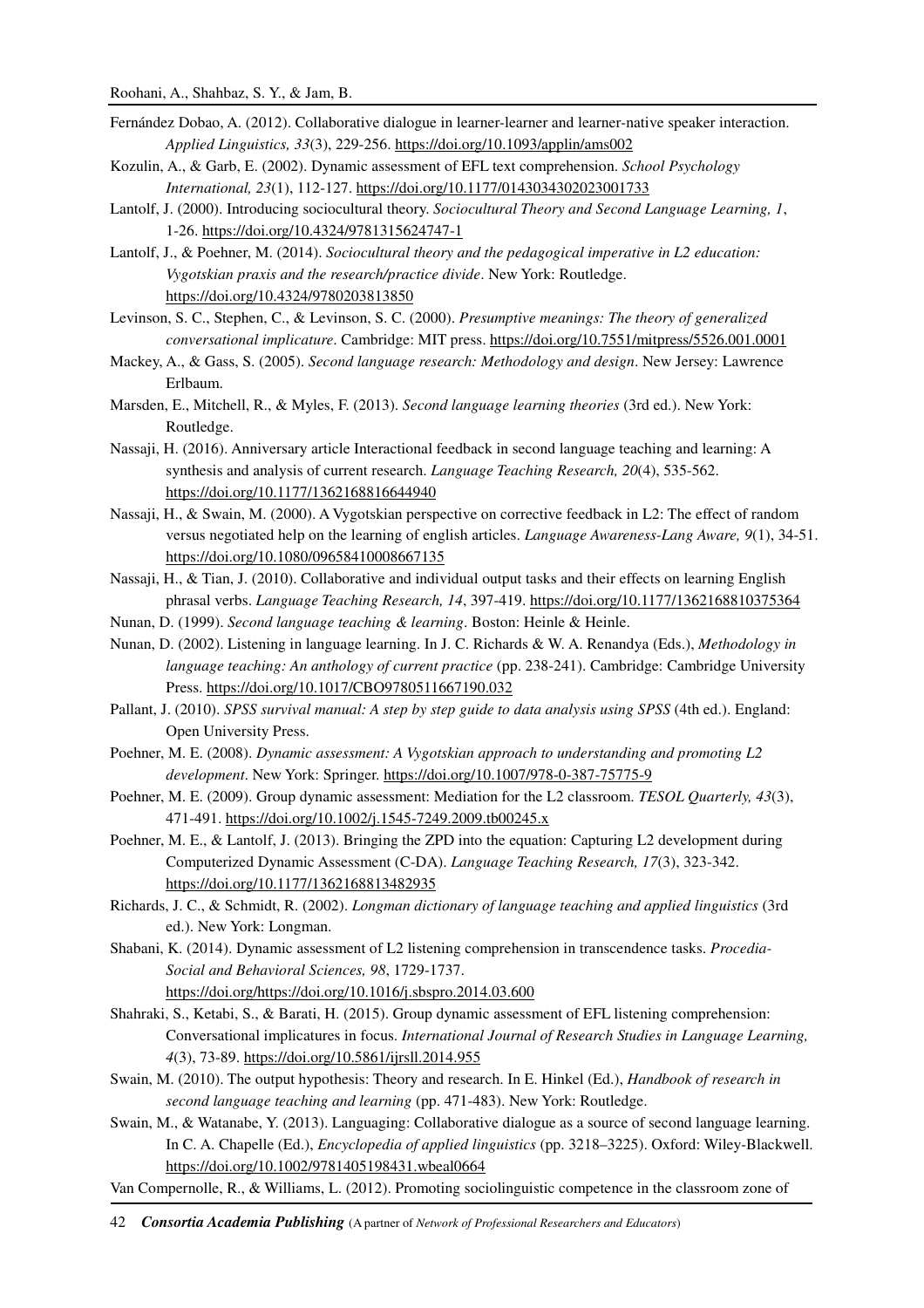proximal development. *Language Teaching Research, 16*(1), 39-60. https://doi.org/10.1177/1362168811423340

- Vandergrift, L. (2004). Listening to learn or learning to listen. *Annual Review of Applied Linguistics, 24*, 3-25. https://doi.org/10.1017/S0267190504000017
- Vandergrift, L. (2007). Recent developments in second and foreign language listening comprehension research. *Language Teaching, 40*(3), 191-210. https://doi.org/10.1017/S0261444807004338
- Vygotsky, L. S. (1980). *Mind in society: The development of higher psychological processes*. Cambridge, MA: Harvard university press. https://doi.org/10.2307/j.ctvjf9vz4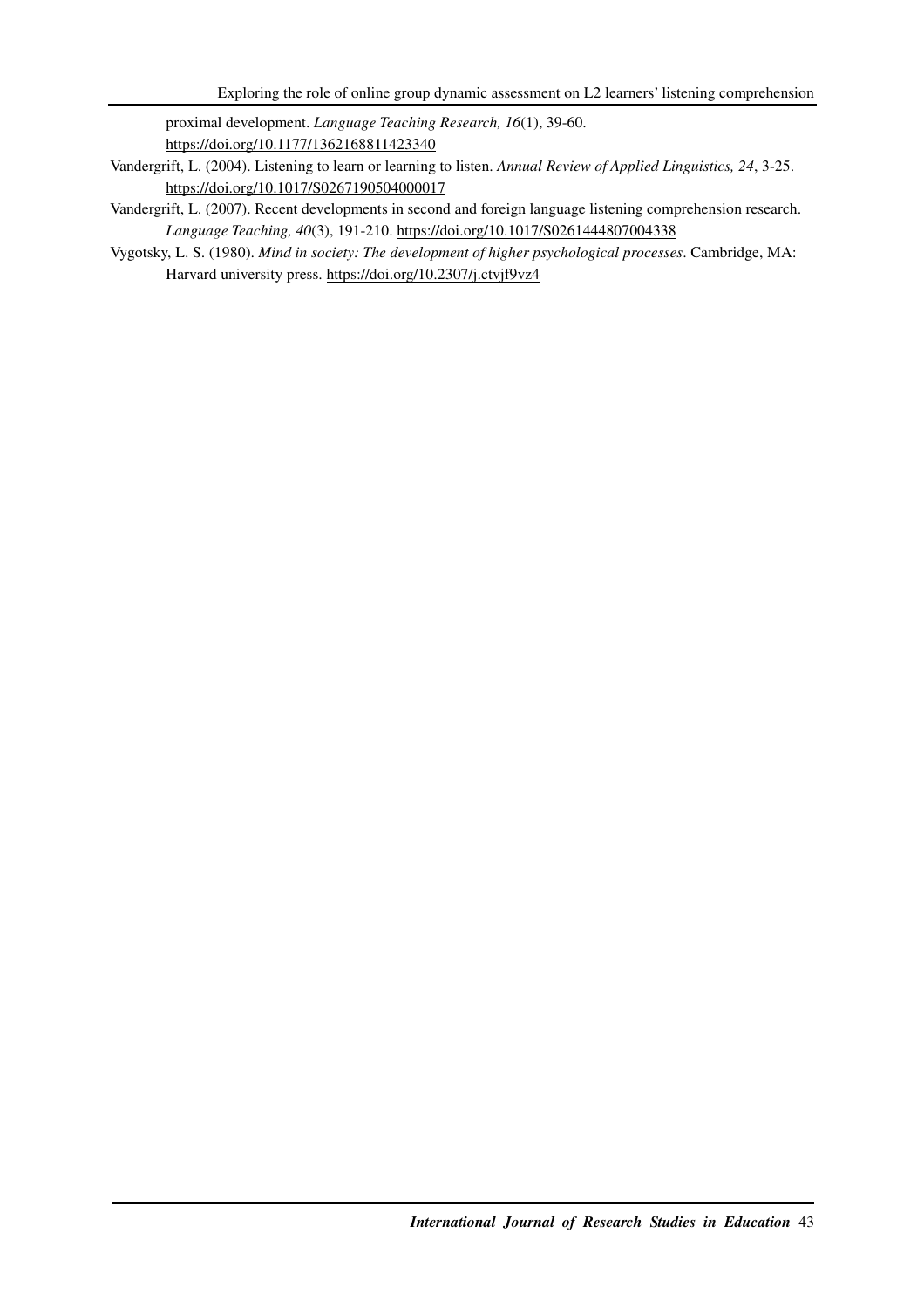# **Appendices**

### **FCE Listening Test**

### **Part 1**

**Direction:** You will hear people talking in eight different situations. For questions 1-8 choose the best answer.

- 1. You overhear two people talking in a restaurant. Where has the woman just come from?
	- A. A supermarket<br>B. A hospital
	- A hospital
	- C. A football match
- 2. You hear a man talking about a mobile phone he has bought. What most attracted him to this phone?
	- A. Its size
	- B. Its reliability
	- C. Its price
- 3. You hear a man talking on the phone about buying a house. What is the purpose of his call?
	- A. To apologize
	- B. To complain<br>C. To obtain info
	- To obtain information
- 4. You hear a teenager girl talking about her hobby. What is she talking about?
	- A. A computer game
	- B. A musical instrument
	- C. A piece of sport equipment
- 5. On the news you hear a story about a cat. Where was the cat found?
	- A. In a train carriage
	- B. On the railway lines
	- C. On a station platform
- 6. You hear a woman talking about how she gets ideas for her work. Who is the woman?
	- A. A novelist
	- B. An artist<br>C. A film-m
	- A film-maker
- 7. You hear two people talking. How does the woman feel?
	- A. Surprised
	- B. Satisfied
	- C. Relieved
- 8. You turn on the radio and hear a man speaking. What are you listening to?
	- A. A history program
	- B. A science fiction story
	- C. An advertisement

## **Part 2**

**Direction:** You will hear a radio interview with a woman who is organizing a training weekend for people interested in the theatre. For question 9-18 complete the notes.

| Beginning of $\dots$ 9                                   |  |  |  |  |
|----------------------------------------------------------|--|--|--|--|
| Saturday-two groups run by professionals                 |  |  |  |  |
|                                                          |  |  |  |  |
| Sunday-two groups                                        |  |  |  |  |
| Subjects: make up or press and $11$                      |  |  |  |  |
| $mostly \ldots 12 \ldots \ldots \ldots$ (at the theatre) |  |  |  |  |
| whole weekend course (if booked):                        |  |  |  |  |
| $\dots$ 13 $\dots$ (included lunches)                    |  |  |  |  |
|                                                          |  |  |  |  |
| 15                                                       |  |  |  |  |
| concentrated on $\dots 16\dots\dots\dots$                |  |  |  |  |
|                                                          |  |  |  |  |
| $\dots$ 18 $\dots$ (at the theatre)                      |  |  |  |  |
|                                                          |  |  |  |  |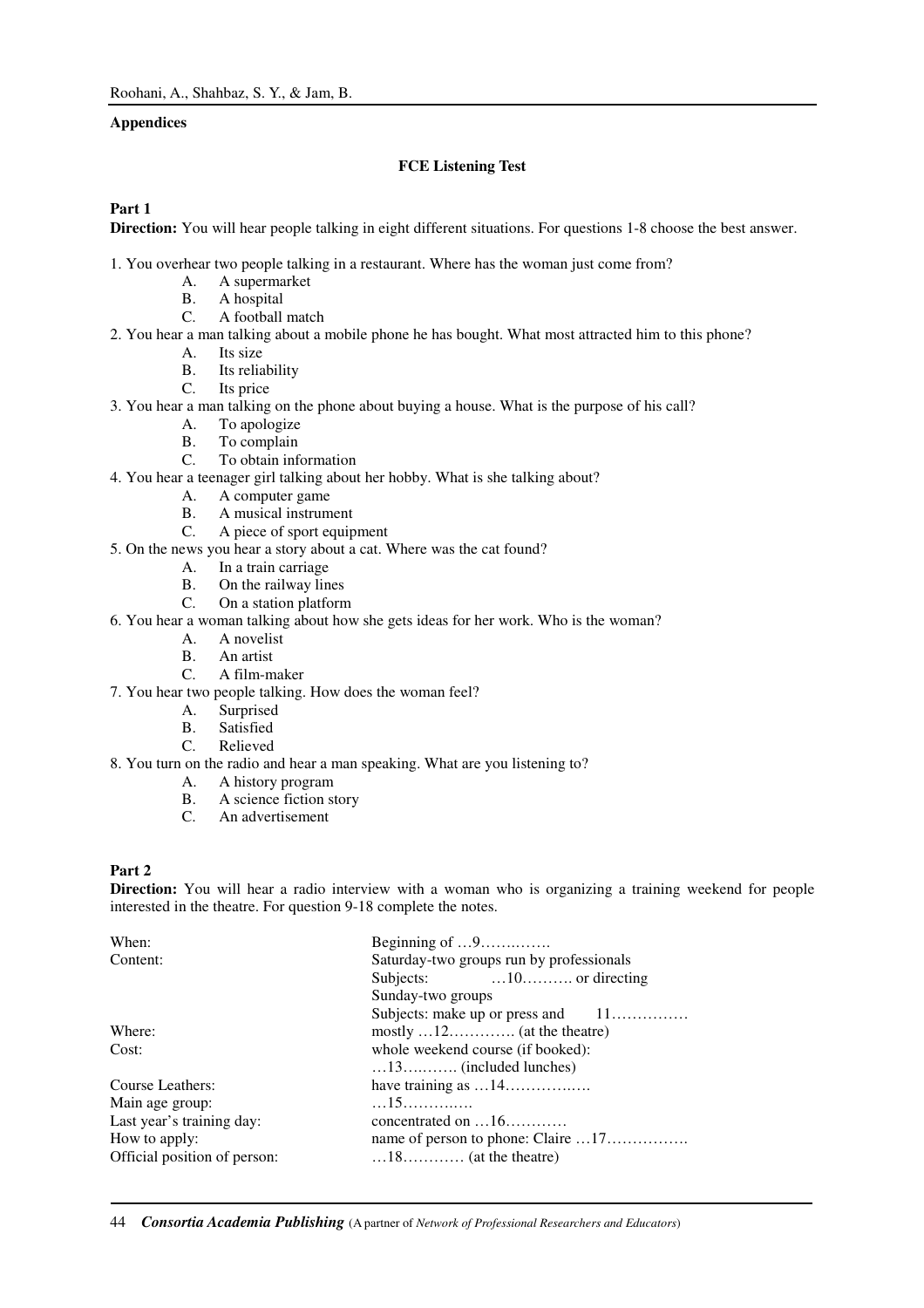# **Part 3**

**Direction:** You will hear five different students who are studying away from home. They are talking about their accommodation. For questions 19-27 choose from the list (A-F) what each speaker says about their accommodation. Use the letters only once. There is one extra which you do not need to use.

| A. I made a mistake there at first.            | Speaker $1$ 19                             |
|------------------------------------------------|--------------------------------------------|
| B. I was able to settle into a new area.       | Speaker $2$ 20                             |
| C. I had no choice in the matter.              | Speaker $3$ 21                             |
| D. I have recommended it to others.            | Speaker $4$ 22                             |
| E. There are more benefits than disadvantages. | Speaker $5 \ldots \ldots \ldots 23 \ldots$ |
| F. I would prefer to have more freedom.        |                                            |

# **Part 4**

**Direction:** You will hear part of a radio interview in which Tina White, a magazine editor, talks about her life and work. For questions 24-30, choose the best answer (A, B, or C).

24. In her first column, Tina chose to write about people who

- A. Were very well-known<br>B. Had interesting ideas
- Had interesting ideas
- C. Lived in luxury
- 25. She took up journalism because of<br>A. Her family connection
	- Her family connections
		- B. Her father's support
		- C. Her love for books
- 26. Under her management, the magazine female focus
	- A. Reduced its losses
	- B. Changed its image<br>C. Made a profit
	- Made a profit
- 27. She believes people are more likely to read an article if
	- A. It has a good beginning<br>B. Its content is challengin
	- B. Its content is challenging<br>C. It is mentioned on the cov
	- It is mentioned on the cover
- 28. When she started her present job five years ago, she
	- A. Organized her ideal team
	- B. Had more time to read everything
	- C. Lacked confidence in her staff
- 29. Tina says that she would be worried if she
	- A. Was criticized by the public
	- B. Lost the respect of colleagues<br>C. Lost her job
	- Lost her job
- 30. In the future she would like to
	- A. Be a book editor
		- B. Produce a film
		- C. Write fiction